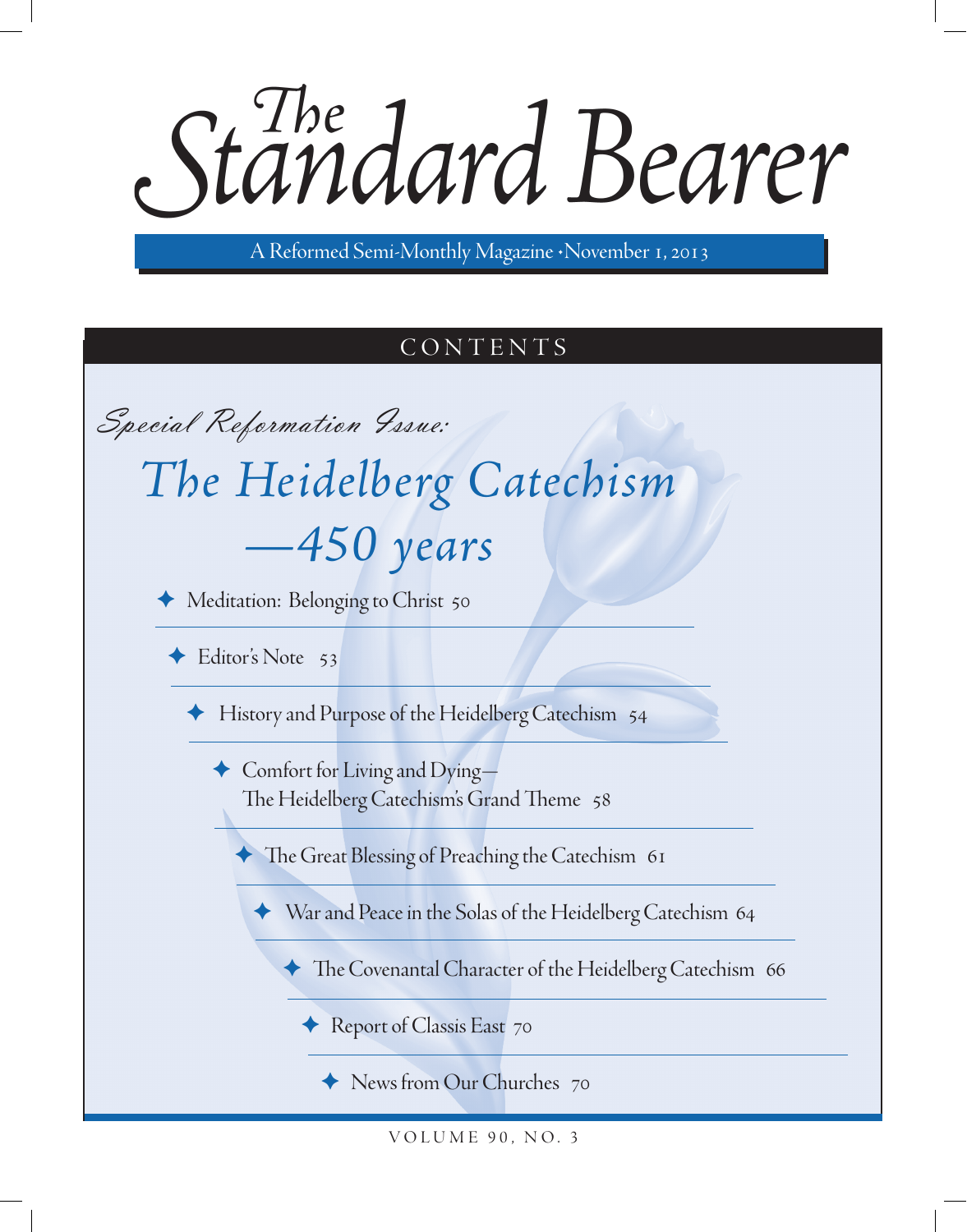# Belonging to Christ

Preaching in connection with our Catechism and<br>regularly following the line of doctrinal instruc-<br>tion contained therein are of great importance<br>and significance. regularly following the line of doctrinal instruction contained therein are of great importance and significance.

In II Timothy 4 the apostle Paul charges his son Timothy. The content of his charge is that Timothy must preach the Word and maintain sound doctrine, for the time is coming when men will have itching ears and will despise sound doctrine. The beginning of that time Paul could already see. And it is not exaggerating when we say that these days are upon us. On a morning like this, in this city of ours, which is by no means the worst city in our country, there are many people gathered together with itching ears, and still calling themselves Christians. It is not surprising that many people do not even know the first principles of sound doctrine. We may therefore be thankful that we still have ears for sound doctrine. We may also be thankful that our fathers had ears for sound doctrine, and that they found a way to preserve this sound doctrine in our Heidelberg Catechism.

We must have sound doctrine, for without it we perish. The Catechism is sound doctrine, not because it is infallible, but because it is living doctrine. Therefore we must preach, not out of the Catechism, but with the Catechism as our guide. Preaching must always be a preaching of the Word. But that does not mean that it must be out of one single text. It may also be out of a group of texts. That is what we have in our Catechism.

We are about to start again with the discussion of that instruction as it was delivered to us by the fathers. Although the material contained in our instruction book is always the same, yet we can look at that material from different angles, and with a different application. This time it is our purpose to pass through the instruction of our Catechism from a practical point of view. The Catechism is easily applied practically, for it is practical. The Catechism is personal. It is a confession of what lives in the heart and mind of the church. In the Catechism the church confesses what it believes concerning the truth

*This is a sermon on Lord's Day 1 by Rev. Herman Hoeksema carefully transcribed by Mr. Martin Swart.*

*The Standard Bearer* (ISSN 0362-4692) is a semi-monthly periodical, except monthly during June, July, and August, published by the Reformed Free Publishing Association, Inc.: 1894 Georgetown Center Dr., Jenison, MI 49428-7137.

**Postmaster:** Send address changes to the *Standard Bearer,* 1894 Georgetown Center Dr., Jenison, MI 49428-7137.

#### **Reprint Policy**

Permission is hereby granted for the reprinting of articles in our magazine by other publications, provided a) that such reprinted articles are reproduced in full; b) that proper acknowledgment is made; c) that a copy of the periodical in which such reprint appears is sent to our editorial office.

#### **Editorial Policy**

Every editor is solely responsible for the contents of his own articles. Contributions of general interest from our readers and questions for the Reader Asks department are welcome. Contributions will be limited to approximately 300 words and must be signed. All communications relative to the contents should be sent to the editorial office.

**Editorial Office** Prof. Russell J. Dykstra 4949 Ivanrest Ave. SW Wyoming, MI 49418 dykstra@prca.org

#### **Business Office**

*Standard Bearer* Mr. Timothy Pipe 1894 Georgetown Center Dr. c/o Rev. Martyn McGeown Jenison, MI 49428-7137 PH: 616-457-5970 tim@rfpa.org

#### **Church News Editor** Mr. Ben Wigger 6597 40th Ave

Hudsonville, MI 49426 benjwig@juno.com

#### **United Kingdom Office** c/o Mrs. Alison Graham 27 Woodside Road Ballymena, BT42 4HX Northern Ireland alisongraham2006@

#### **Rep. of Ireland Office** Apartment 10, Block D Ballycummin Village Limerick, Ireland

hotmail.co.uk

# **Subscription Price**

\$21.00 per year in the US, \$35.00 elsewhere New eSubscription: \$21 eSubscription for current hardcopy subscribers: \$10.50.

#### **Advertising Policy**

The *Standard Bearer* does not accept commercial advertising of any kind. Announcements of church and school events, anniversaries, obituaries, and sympathy resolutions will be placed for a \$10.00 fee. Announcements should be sent, with the \$10.00 fee, to: *SB* Announcements, 1894 Georgetown Center Dr., Jenison, MI 49428-7137 (e-mail: mail@rfpa.org). Deadline for announcements is one month prior to publication date.

Website for RFPA: www.rfpa.org Website for PRC: www.prca.org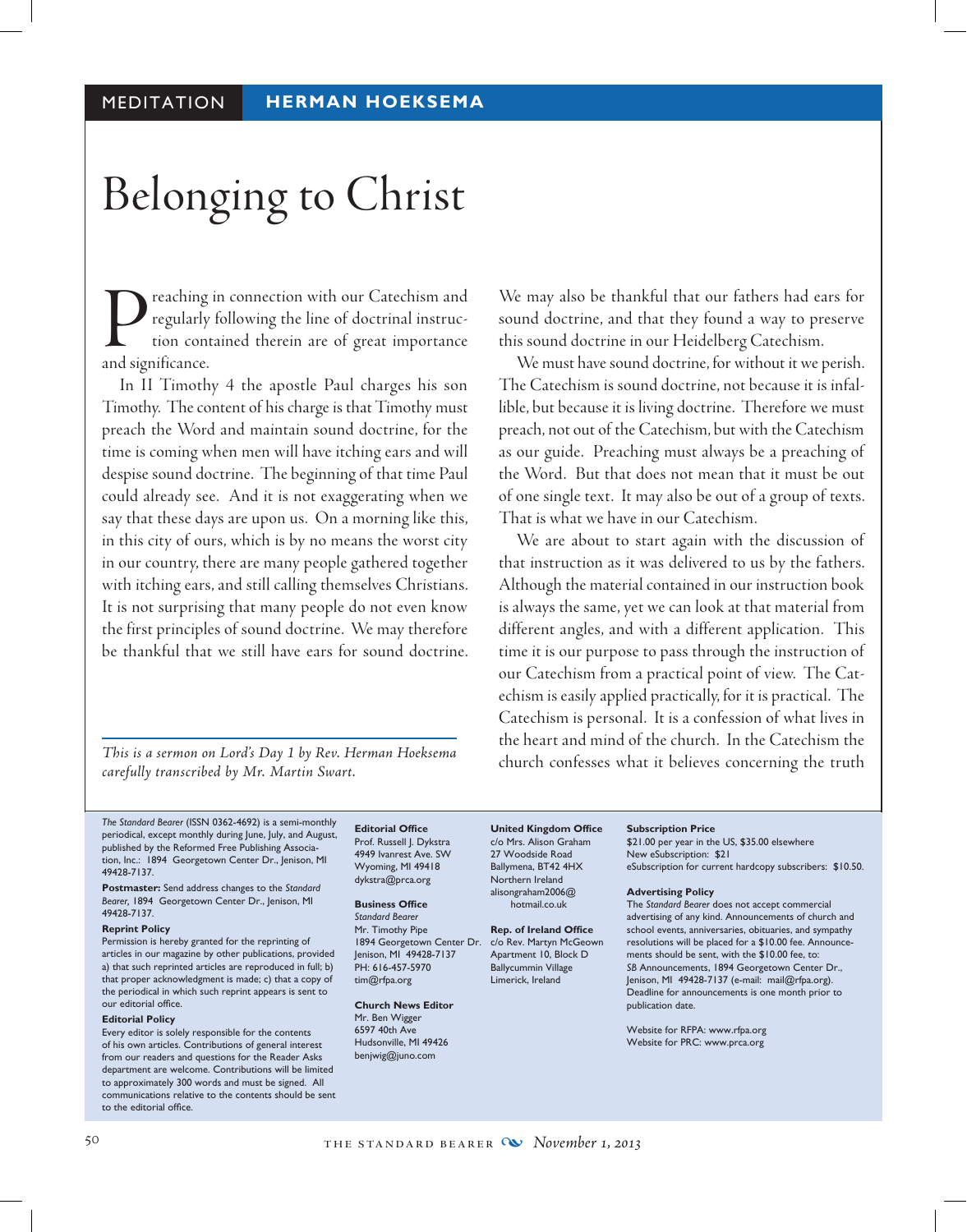contained in the Word of God. And it does that in a personal way. You notice that at once. Already in the first Lord's Day the instruction is of a personal, subjective nature. It does not ask: "What is the only comfort in life and death?"but it asks: "What is *thy* only comfort in life and death?" Therefore the instruction of our Catechism is easily applied.

When I say that we will discuss the Catechism from that practical, subjective point of view, I do not mean that we will ignore and discard the doctrinal contents. For practice without doctrine is impossible. But we wish to ask how this doctrinal content becomes real for us, and in how far is this doctrine reality for us personally? In the second place, if the doctrinal truth is real for us, what fruit ought it to bear in our life? It is from the point of view of these two questions that we wish to study our Catechism. So with this first Lord's Day, the doctrinal subject of which is: Belonging to Christ.

Theme: Belonging to Christ. 1) The meaning of it. 2) The comfort of it. 3) The assurance of it. 4) The fruit of it.

### **The meaning of it**

To belong to Christ is a thoroughly scriptural idea. The Catechism says: The only comfort of the Christian is that with body and soul he belongs to his faithful Savior Jesus Christ. To belong to Christ is a thoroughly biblical idea. Jesus speaks of His sheep, which the Father has given Him. So also the apostles. They speak of the Lord, who purchased us, and of the fact that we are Christ's. Frequently in the New Testament it is emphasized that the Christian belongs to Christ.

Now to belong to Christ is really a legal, judicial idea. It implies in the first place that Christ is my proprietor. He owns me. I am His property, of which He can dispose as He wills. In the second place it implies that He is my Lord. I belong to Him as a servant belongs to his master. His will is my law. In the third place it implies that He is my representative, and I am in Him. He represents me before the Father, and He is responsible for me. These three things are implied in the confession that we belong to Jesus.

This Lordship is unique, exclusive, and all-comprehensive. The Catechism asks: "What is your only comfort in life and death?" And it answers: "That I

with body and soul, both in life and death, am not my own, but belong unto my faithful Savior Jesus Christ." That is unique, exclusive, all-comprehensive. I do not belong to Him just on Sunday, but every moment, in life and death. He is Lord of my body and soul. He is Lord of all that I am and have.

Now remember, we are looking at this Lordship of Jesus from the point of view of its being a profession. We do not speak of the truth that Jesus owns His people. It is true that He does. But we are looking at this Lordship from the subjective point of view, that I am His. We are speaking about the acknowledgment that I am His, that He is my proprietor, that He is my Lord, that He is my representative and is responsible for me.

How do we become His property? Not by giving ourselves to Him. Scripture teaches that we belong to Christ because of an act of God, by which He gives the church to Christ. Jesus says in John 10: "Ye believe not, because ye are not of my sheep." Now do not turn that around. Jesus does not say: "Ye are not of My sheep, because ye believe not." He says: "Ye believe not, because ye are not of my sheep." The sheep are Jesus' sheep, in the first place, by an act of the triune God whereby He gave the sheep to Jesus. In the second place, they become His sheep by an act of Christ whereby He purchased the sheep. The sheep must be redeemed. By nature these sheep belong to another. These sheep had, through sin, given themselves unto another. But they have been redeemed. They became the property of Christ because God gave them to Him, and because Jesus purchased them. And in the third place they become His sheep by an act of the Holy Ghost whereby they are marked, branded as Jesus' sheep. That is not our work, but the work of the triune God. The act of God by which He gave us to Jesus is not our act, but God's act. The act of Christ whereby He purchased us is not our act, but is the act of God. And the act of the Holy Ghost whereby we are branded as Jesus' sheep is not our act, but is the act of God. The whole process is of God. We do not give ourselves to Jesus. Oh yes, when Christ draws us unto Himself, we consecrate ourselves to Him. In that sense we can speak of giving ourselves to Jesus. But giving ourselves to Jesus in that sense is the fruit of the drawing of Christ by which He makes us His property.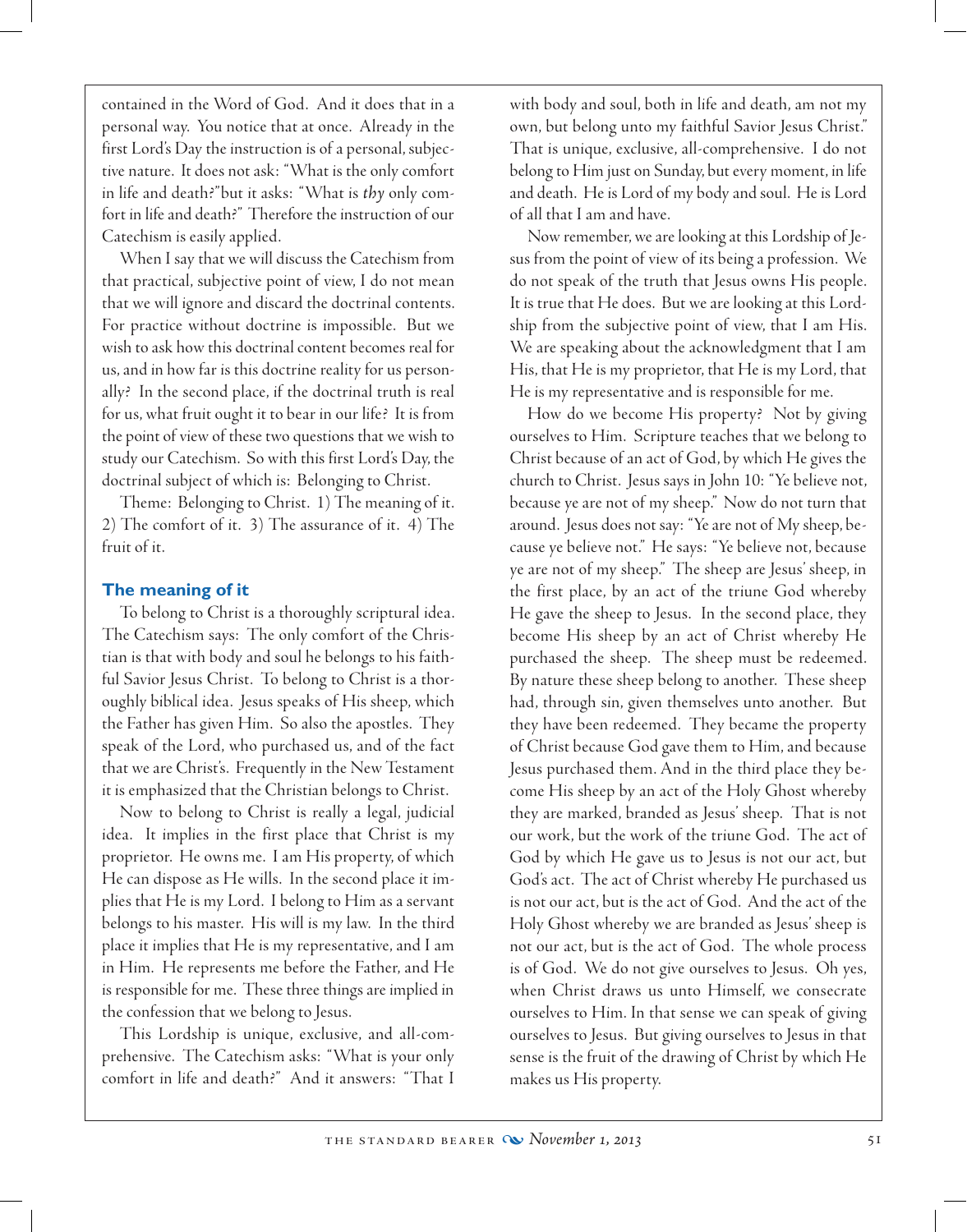#### **The comfort of it**

That is my comfort. Why do we speak of belonging to Christ as a matter of comfort? Comfort presupposes some evil that threatens me. It presupposes some grief that overwhelms me. The positive idea of comfort is that I have knowledge of a great good that counteracts, that I can put over against, the evil that threatens me. That is why *we* cannot give comfort. If I am to be comforted, I must have something instead of the evil that threatens me. The Christian says, I have but one comfort, and that is that I belong to Christ.

I possess that comfort over against a threefold evil. That threefold evil is first of all the guilt of my sin. I am sinful. My sin makes me guilty before God. And my guilt makes me worthy of death and condemnation. There is my original sin. There are my actual sins. There are my sins of omission and commission. And they make me worthy of death and condemnation. Over against this death and condemnation, my comfort is that I belong to my faithful Savior Jesus Christ. That is my only comfort. My only comfort is that I belong to Christ, and that He is my proprietor, my Lord, and my representative who is responsible for me. For He blotted out my sins, and wiped out my guilt. He blotted them out forever. And though my sins testify against me, and my conscience accuse me, I know that I am righteous before God.

In the second place, there is the corruption of my heart. There is the power of sin within me. And over against the knowledge of that corruption, I have only one comfort, namely, that I belong to Jesus, who delivers me from that power of sin and corruption.

And, finally, my only comfort over against the evil of death is that I belong to Christ. It is my only comfort over against death in all its fullness. That death threatens to swallow me up. I am afraid of death, even to the extent that I consider him a fool who says that he is not afraid of death. I am afraid of spiritual, temporal, eternal death. I am afraid of death that surrounds me and threatens to swallow me up. And over against that death it is my only comfort that I belong to Him. For He destroyed the power of death for me. And He merited eternal life for me.

### **The assurance of it**

If that be true, we must have the assurance that we are

personally the property of Christ. According as we know that we belong to Him we have the comfort of it. It is a personal assurance. Are we able to say this? Are we able to say: "I know that I belong to my faithful Savior Jesus Christ, with body and soul, both in life and death, and that therefore I have comfort over against the guilt and corruption that make me worthy of death and condemnation"? How do we become assured that we belong to Him?

This assurance is necessary. But it is often lacking. With regard to this assurance, you may meet with two classes of people. There are some who frequently doubt, but who have no reason for doing so. And there are others who say they are always assured, but who have no reason to be so. You frequently find people who say that they often have moments of doubts. Not that they doubt as to the objective truth. They do not doubt that Christ's sheep belong to Him. That kind of doubt we do not find in our midst. But there is that other peculiar doubt. If you ask these people if they belong to Christ, they say that they often doubt. And they doubt, when they should be sure. There is no reason why such moments of doubt should exist for them. If you ask them the reason for their doubt, they say: "If I look at myself, at my sin, at myself apart from Christ, I see so much sin that I doubt whether I belong to Christ."

Now if that should be a legitimate reason for doubt, then none of us could say, "I belong to Christ." We ought, surely, to see our sins. And we ought to examine ourselves daily, to find more sin. But there is a world of difference in who it is that reveals our sins to us. If the devil reveals our sins to us, he leads us away from Christ. But if God reveals our sins to us, He leads us to the cross, to the blood of atonement, and assures us that our sins are forgiven. In that forgiveness, we ought forever to fight to get rid of our sins.

 On the other hand, if there is sin with our *will* in us, we may well doubt. That is the other class I referred to. They say that they are always sure that they belong to Christ. They boast of belonging to Christ. But you feel in your heart that they do not know what they are talking about. It is impossible to walk purposefully in the way of sin, and then say, "I belong to the Lord." If you do not walk in the way of the Lord, you have no right to have the assurance that you belong to the Lord. Some people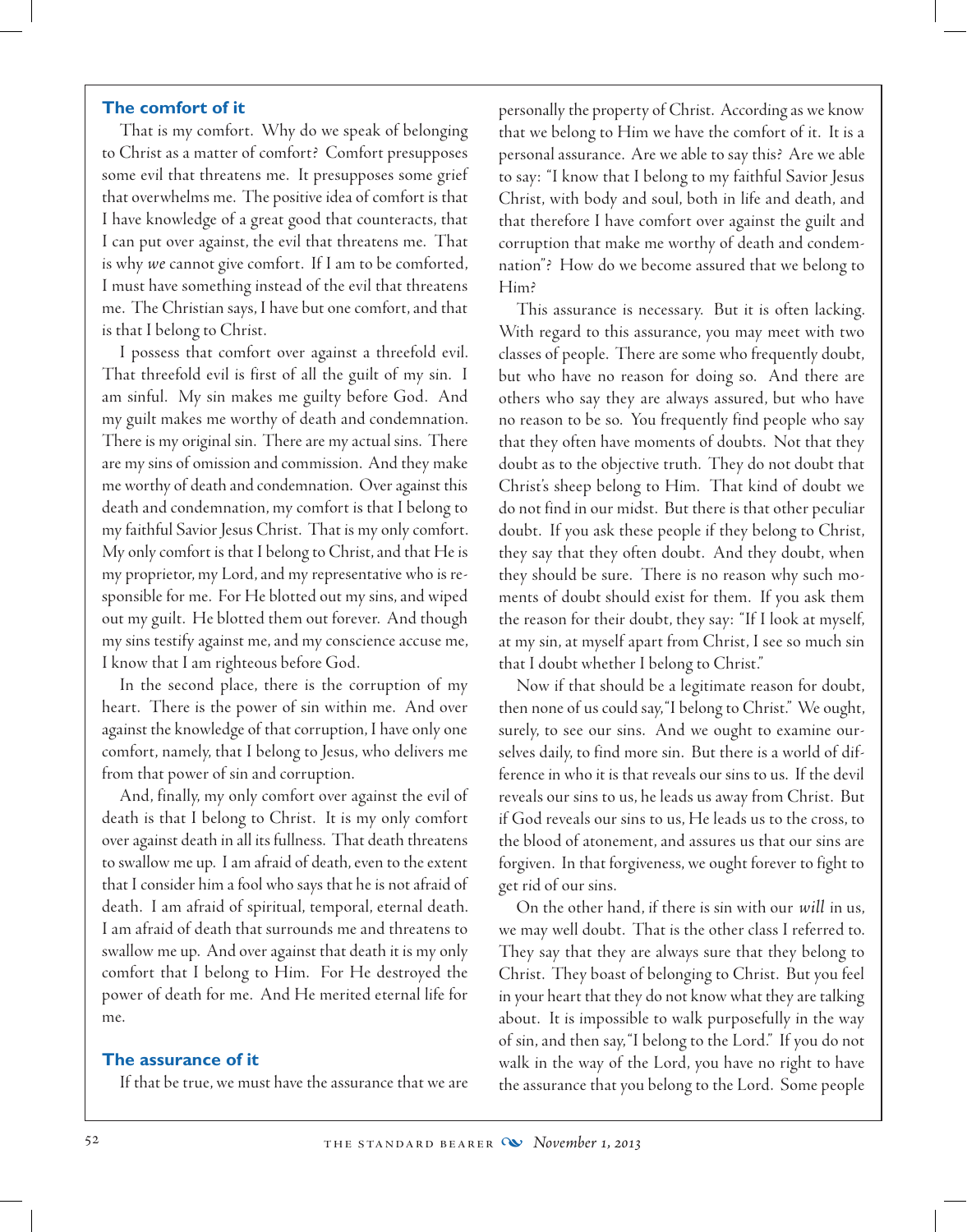say they are sure, but they do not walk in the way of the Lord. Their mind is in the world six days of the week. On Sunday they belong to the Lord. But they live in the world all their life, and when they die they like to belong to Christ.

This is the confession of the Catechism: "That I with body and soul, both in life and death, am not my own, but belong unto my faithful Savior Jesus Christ." That is the confession of the Christian. All the rest is bunk. How do I know that I belong to Christ? By the Word of God and the testimony of the Holy Spirit in my heart. Some say that you must only believe the Word. But that is not so. If my natural name was in the Bible, then everything would be plain. But that is not the case. The Bible does not say: Mr. So-and-so belongs to Christ. My natural name is not in the Bible. The Bible says that only the sheep belong to Jesus. And how am I to know that I belong to His people, that I belong to His sheep?

 Others say that it is only by the testimony of the Spirit that we become assured that we belong to Jesus. But that is not so either. For how do I know that that testimony is not the testimony of the devil? There are some who say that they know that they belong to Christ because of what the Lord has done for them some twenty or thirty years ago. It may be true that the Lord has done some-

thing for you twenty or thirty years ago, but that cannot be the basis for your assurance now. The fundamental question is, am I Christ's *now?* Not, did I belong to Christ twenty years ago. It is not a matter of memory. It is a matter of daily experience.

How do I know that I belong to Christ? This is the way. The Spirit of my Lord testifies in the Word of God. And although He does not write my natural name in that Word, He does draw my spiritual picture there. In the Word is a picture of the sheep of Christ. You must find your picture in that Word. That is not difficult. In the first place, do you know yourself in your sins? In the second place, do you put your confidence in Christ for time and eternity? And in the third place, do you desire to fight against sin and to overcome it? If you find that spiritual picture in the Word, then there is that other testimony of the Spirit assuring you that you belong to Christ.

#### **The fruit of it**

And then this is the fruit, that we become sincerely willing and ready, henceforth, to live unto Him. I know, we have this fruit only in small beginning. But there is the desire and will to live unto Him. In the light of that, can we say: I belong to Him?  $\infty$ 

### EDITOR'S NOTE

 $\bigwedge\hspace{-0.15cm}\bigwedge\hspace{-0.15cm}\bigwedge\hspace{-0.15cm}\bigwedge\hspace{-0.15cm}\bigwedge\hspace{-0.15cm}\bigwedge\hspace{-0.15cm}\bigwedge\hspace{-0.15cm}\bigwedge\hspace{-0.15cm}\bigwedge\hspace{-0.15cm}\bigwedge\hspace{-0.15cm}\bigwedge\hspace{-0.15cm}\bigwedge\hspace{-0.15cm}\bigwedge\hspace{-0.15cm}\bigwedge\hspace{-0.15cm}\bigwedge\hspace{-0.15cm}\bigwedge\hspace{-0.15cm}\bigwedge\hspace{-0.15$ Catechism!

The annual Reformation Day issue is devoted to the Reformed confession published 450 years ago in Heidelberg, Germany. This special issue is linked to a conference on the Catechism sponsored by the Protestant Reformed Seminary October 17-19. Six speeches were given at the conference, and all the speakers graciously agreed to condense their speeches for the *Standard Bearer*. One speech/article will wait until the next issue, namely, the Heidelberg Catechism's View of the Christian Life as Gratitude.

To round out the special issue, we selected a sermon on Lord's Day 1 by Rev. Herman Hoeksema for the meditation. The reader should be aware that this is a sermon carefully taken down and written out by Mr. Martin Swart and filed away with hundreds of other

sermons preached in First Protestant Reformed Church. Thus the style is that of a preached sermon, and not one that Rev. Hoeksema edited for publication. Nonetheless, it was capably prepared for publication by Mr. Doezema, who sat under Rev. Hoeksema's preaching for many years.

It certainly is appropriate that a Heidelberg Catechism sermon be included in this special issue. The power of the Catechism is exactly in its being regularly preached in Reformed churches. The Protestant Reformed Churches love the preaching of the Heidelberg Catechism, and owe a huge debt to this unique confession.

 One final note—all six conference speeches/articles will be printed in a more complete form in the fall issue of the *Protestant Reformed Theological Journal*. Eventually that will be available on line at prca.org.

 $R$ JD  $\infty$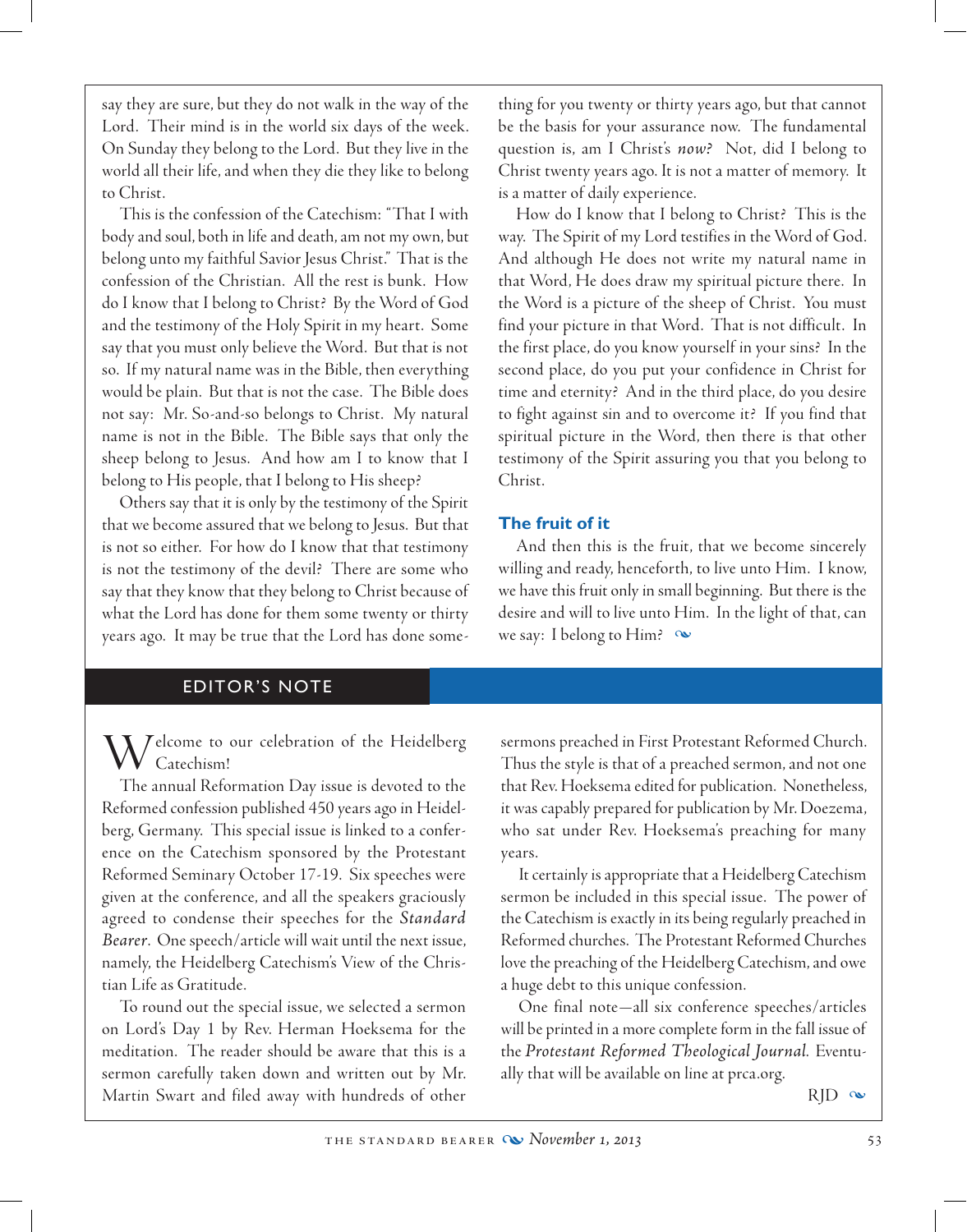# History and Purpose of the Heidelberg Catechism

# **1. History of the Heidelberg Catechism 1.1 The Origins of the Heidelberg Catechism**

As the name of the Catechism suggests, it was originally written and printed in Heidelberg. This happened 450 years ago. In those days Heidelberg was the capital of the Palatinate, one of the territories within the German Empire or the Holy Roman Empire of the German Nation.

The Catechism was written by a man named Zacharias Ursinus. He was born in the city of Breslan, which is located in Silesia. Breslan is now the Polish city of Wroclaw. He studied at the University of Wittenberg, where he met Philipp Melanchthon, the closest co-worker of Martin Luther. During his studies Ursinus was even allowed to stay in Melanchthon's home. In 1560, after having finished his studies, the 26-year-old Ursinus came to Heidelberg.

At that time, Frederick III was the prince or Elector who ruled in Heidelberg over the Palatinate. His contemporaries gave him the nickname "the Pious" since he was not only very interested in theology, but he was also eager to live his life in accordance with the commandments of God. This was not uncommon among princes.

In 1562 Frederick instructed a council of theologians to write a catechism for all the churches in the Palatinate. Zacharias Ursinus became the head of this council.

But why would a government care what the churches teach? Would we not say that such an intervention is not appropriate for a ruler? Just imagine what would happen if the governor of Michigan one day decided that all the people in Michigan must hold the same confession. The governor would determine the content of that confession and would order that this document was to be the binding

*Dr. Klautke is professor in the Academy for Reformed Theology in Marburg, Germany, and a leader of the Confessing Evangelical-Reformed Congregation in Giessen.*

foundation for all the churches and schools in the entire state. This sounds very strange to our ears. But this was the situation 450 years ago. It did not even bother the people back in those days, since they were used to it.

A few years before the Catechism was written, the Diet of Augsburg had been held, which declared that every prince was to have the right to determine the confessional basis for his respective territory (1555). This so-called Peace of Augsburg meant that a Protestant person living in a territory ruled by a Roman Catholic prince either had to leave that territory or become Roman Catholic. The same was true for the Roman Catholics in Protestant territories. This is the origin of the state churches in Germany ("*Landeskirchen"*) that have survived until today.

The authors of the American Constitution were influenced by individualism, which focused on the freedom of conscience. This was the presupposition for their concept of religious freedom. As we all know, this idea of freedom of conscience was prefigured in the Reformation. Take for instance Luther's famous statement before the Diet of Worms: "Here I stand, I can do no other." In his commentary on Romans, Luther made it clear that, according to Holy Scripture, the government was not to rule over one's conscience or over one's innermost thoughts. Instead, the rulers control only the visible realm, that is, the actions of the individual. But individualism as the basis for religious freedom was not known back then. The breakthrough for the idea of grounding religious freedom in individualism came up a century later under such men as Oliver Cromwell and John Locke in England.

In the sixteenth century people could not imagine a situation in which citizens of a province could hold different religious convictions and live peacefully at the same time. So the Peace of Augsburg meant religious freedom, not for the individual, but for each particular territory. When Frederick III came to power in the Palatinate in 1559, the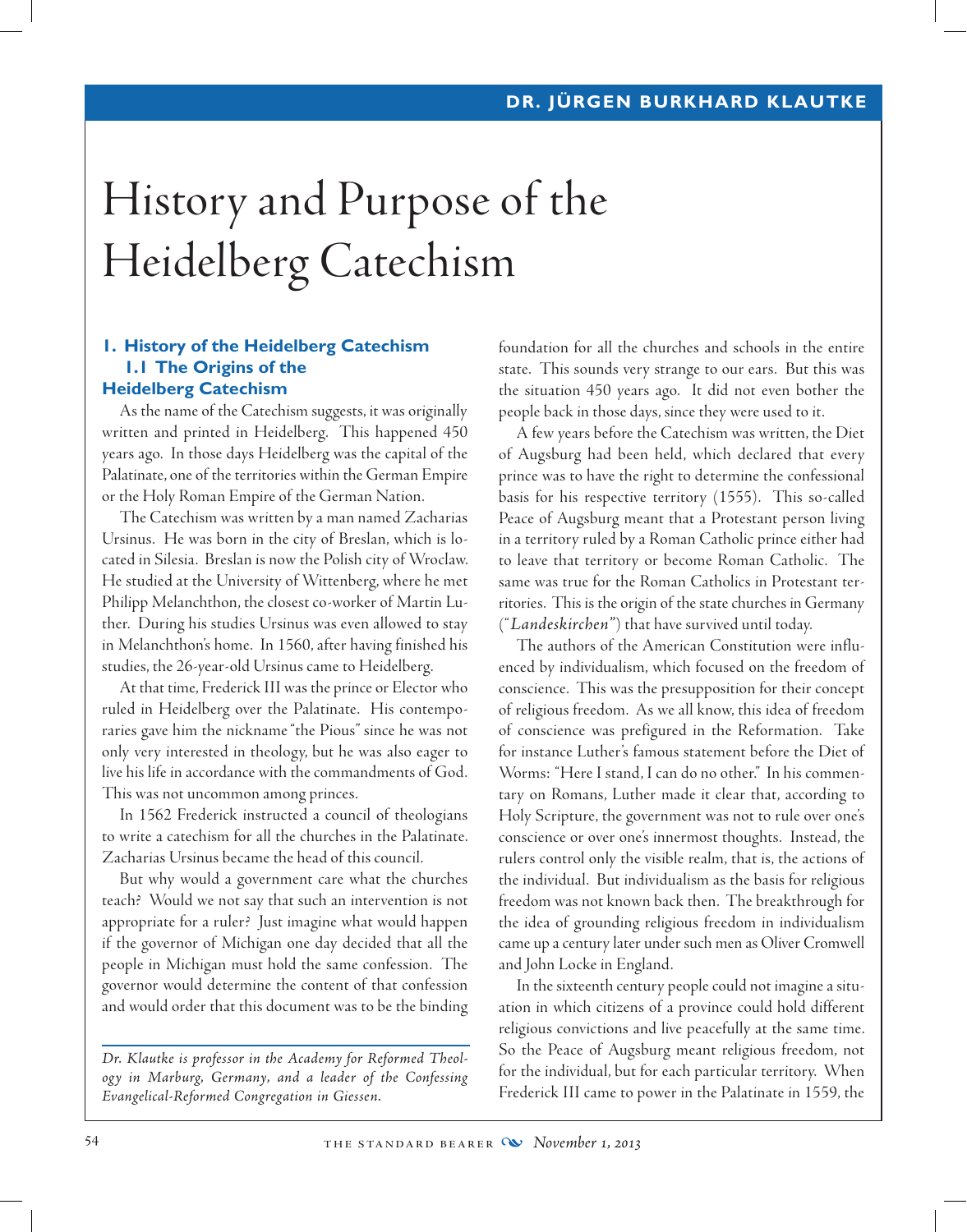territory was already Protestant, but the Reformation had been introduced in a moderate Lutheran version. From the very beginning of his reign, Frederick was confronted with theological discussion that mainly concerned the Lord's Supper. While listening to those debates, he became increasingly Reformed.

As a result of this, Frederick appointed Reformed men to key positions in Heidelberg. He also removed the pictures of the saints and crosses from the churches. Frederick was deeply convinced that he was obliged by the Peace of Augsburg to reform his territory. He also thought of himself as a successor of Old Testament kings such as Hezekiah or Josiah, who had initiated religious reformation in their lands.

This led him to the conviction in 1562 that a Reformed Church Order for the Palatinate was very much needed. The Heidelberg Catechism was part of this new Church Order.

After the Catechism was written in 1563 and the majority of the church leaders signed it, the first edition was printed. It included only 128 questions. The  $80<sup>th</sup>$  question concerning the papal mass was included in the second edition, which was released shortly thereafter. Not much later than that, the third edition was published, this time dividing the Catechism into 52 Lord's Days. After its first printing, the Heidelberg Catechism was introduced to the congregations of the Palatinate by a sermon series, and by November 1563 it gained legal status in the Palatinate.

### **1.2 Reactions to the Heidelberg Catechism**

From the very beginning there was a variety of reactions to the Heidelberg Catechism. It was received with great enthusiasm and gratitude by many. When the Reformer of Zurich, Heinrich Bullinger, read the Catechism for the first time, he called it the best catechism ever published.

 Others, however, reacted against it. The attacks on the Catechism came up immediately after its first printing. Some pastors in the Palatinate were critical of the Heidelberg Catechism simply because they did not want to be bound by one catechism. They preferred the doctrinal leeway that they had enjoyed up to that point.

The strongest opposition came from the Roman Catholic side, but also the Lutherans wrote many polemics against the Heidelberg Catechism. Some of the Lutheran princes from other German territories even sent messengers who were supposed to convince Frederick III to abolish the Heidelberg Catechism all together.

At the Diet of Augsburg (1566), many princes accused the Palatinate of not holding to the Augsburg Confession. The Emperor ordered that the new Church Order, together with the Heidelberg Catechism, was to be abolished immediately. Otherwise the Palatinate would stand outside of the Augsburg Settlement and the Elector would be subject to an Imperial ban. Frederick argued successfully against this, and the Catechism was finally granted toleration. But this debate and the many debates that followed weakened Frederick's physical vitality. He died in 1576.

His son Louis VI (1576-1583), who succeeded him on the throne, did everything to reestablish Lutheranism in the Palatinate. He wanted to overcome the isolation that the Palatinate had experienced within the German Empire due to their insistence on the Heidelberg Catechism. He did this by instituting a Lutheran church order and Lutheran confessions. Thus the Heidelberg Catechism was abolished in the Palatinate. Many Reformed theologians, among them Ursinus, were forced to leave the Palatinate.

When Louis VI died in 1583 after having reigned for only seven years, he was succeeded by his brother, John Casimir. Under his rule the Reformed Church Order was reestablished, along with the Heidelberg Catechism. This situation lasted for the next centuries.

# **1.3 Acceptance and Spreading of the Heidelberg Catechism**

In spite of all the struggles that surrounded the establishing of the Heidelberg Catechism within the Palatinate, it spread widely outside of the Palatinate. In the decades that followed, it was adopted by more and more German territories. In Hungary it was adopted in 1567, and also large parts of Switzerland accepted the Catechism as their confessional basis.

In the early years the Palatinate was the only Reformed territory within the German Empire. Thus it became a place of refuge for many Reformed believers who were persecuted elsewhere, such as the Huguenots from France, and also people from the Netherlands. During those years the Netherlands was involved in a war against Spain. Many people who had fled to the Palatinate learned to know the Heidelberg Catechism there. Probably the most prominent of the Dutch refugees was Peter Dathenus (1531-1588). He was the Minister of the Dutch immigrant church in the city of Frankenthal, which is near Heidelberg. The Heidelberg Catechism was translated there into Dutch and smuggled into the Netherlands. At the National Synod of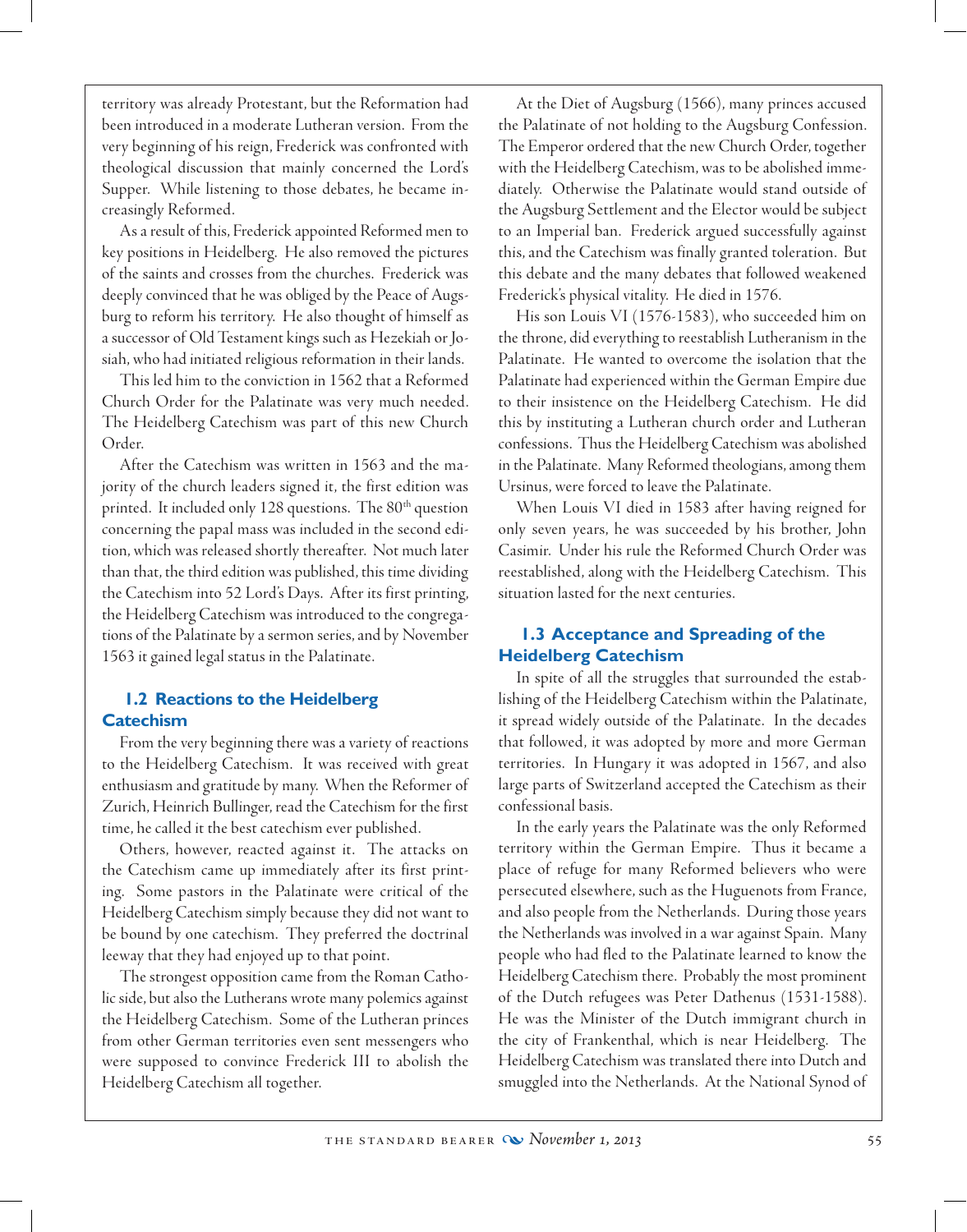Dordt (1618/19) it was adopted as one of the creeds of the Reformed Church in the Netherlands.

The first English version was published in 1572. It is very likely that it was taken to North America by immigrants in the late sixteenth century. In 1628 the first Reformed pastor came to New Amsterdam, later New York. The governor at that time (1650s), Peter Stuyvesant (1612-1672), who was himself the son of a Reformed minister, gave the order that the Word of God was to be preached in accordance with the established Reformed tradition in agreement with the Synod of Dordt. By this order, which was very early in United States history, the *Catechism* had officially arrived in North America.

# **2. The Purpose of the Heidelberg Catechism**

Frederick III gave the answer to the question of the purpose of the Heidelberg Catechism in his preface by naming two purposes. The Catechism was supposed to serve the temporal as well as the eternal well-being of his people.

# **2.1 For Temporal Well-being**

When we read the term "temporal well-being," we have to bear in mind that everything that came from the Palatinate in those years was looked on with suspicion by Lutheran and Catholic princes. This was the reason why Frederick III considered it of high importance to declare to others what the Reformed actually believe. The Heidelberg Catechism was supposed to be that confession.

However, the Catechism also had an internal function for the Palatinate itself. Frederick III was convinced that ambiguity in the doctrinal beliefs of his people would lead to chaos and the downfall of his territory. The Church Order, to which the Heidelberg Catechism belongs, includes the following passage: "The primary purpose is to prevent that church and society will decay by sinful human nature." Since the Heidelberg Catechism functioned as the basis for faith and teaching in the Palatinate, it was supposed to be the unifying tie that stabilized the Reformation in the Palatinate.

### **2.2 For Eternal Salvation**

As important as the temporal purpose of the Heidelberg Catechism was, its purpose was not only that the Christians in the Palatinate should live a quiet life for the stability of the territory. The main purpose was and is the eternal salvation of man. It was about the communication of truth—the truth that is indispensable for the eternal salvation of the person that is to be instructed (the catechumen). The idea was that the student himself would answer. These answers were to be verbal. The student was called to give a testimony and to live according to it.

The Catechism was meant to serve as a bridge for the believer between his baptism and his partaking of the Lord's Supper. This comes to expression within the Church Order of the Palatinate itself. The Catechism was placed between the section on the regulation of baptism and the section on the regulation of the Lord's Supper. It all had to do with instruction about God's covenant. Frederick III wrote in the church order of the Palatinate: "As the children of Israel were circumcised and, when they were old enough to understand, were taught the covenant of God and the signs of that covenant, so our children should be taught in the true Christian faith and repentance, after they have received baptism."

For this purpose the primary task was to teach Christian doctrine to the people—especially to the young people. Thus the Heidelberg Catechism has an *educational* (*teaching)* function. Frederick III saw the terrible lack of knowledge of God's Word and the absence of upright Christian living.

In referring to Exodus 12:13 and Deuteronomy 4:6 and 11, he reminds us that God has given the clear order to teach the children. He expresses his distress over the fact that many churches ignored that commandment. To improve the situation, there was a reading from the Heidelberg Catechism during the morning service, and in the afternoon service it was the basis for the preaching. The latter was something entirely unique at the time. The fact that the Heidelberg Catechism was used for preaching was the reason for dividing it into 52 sections ("Lord's Days").

Contributing to the Catechism's richness is the completeness of the Scripture quotes. This demonstrated that the Catechism is rooted in Scripture and that it is best understood as a means to understand God's Word and to live according to it, as Q/A 98 states that God will have His people taught by the lively preaching of His Word. This instruction should be given not only in churches but also in schools, that the youth would be "piously educated." The exact title of the Heidelberg Catechism is: Catechism or Christian Instruction according to the usages of the churches and schools [!] of the Electoral Palatinate.

Of course, primarily it is the parents' duty to teach their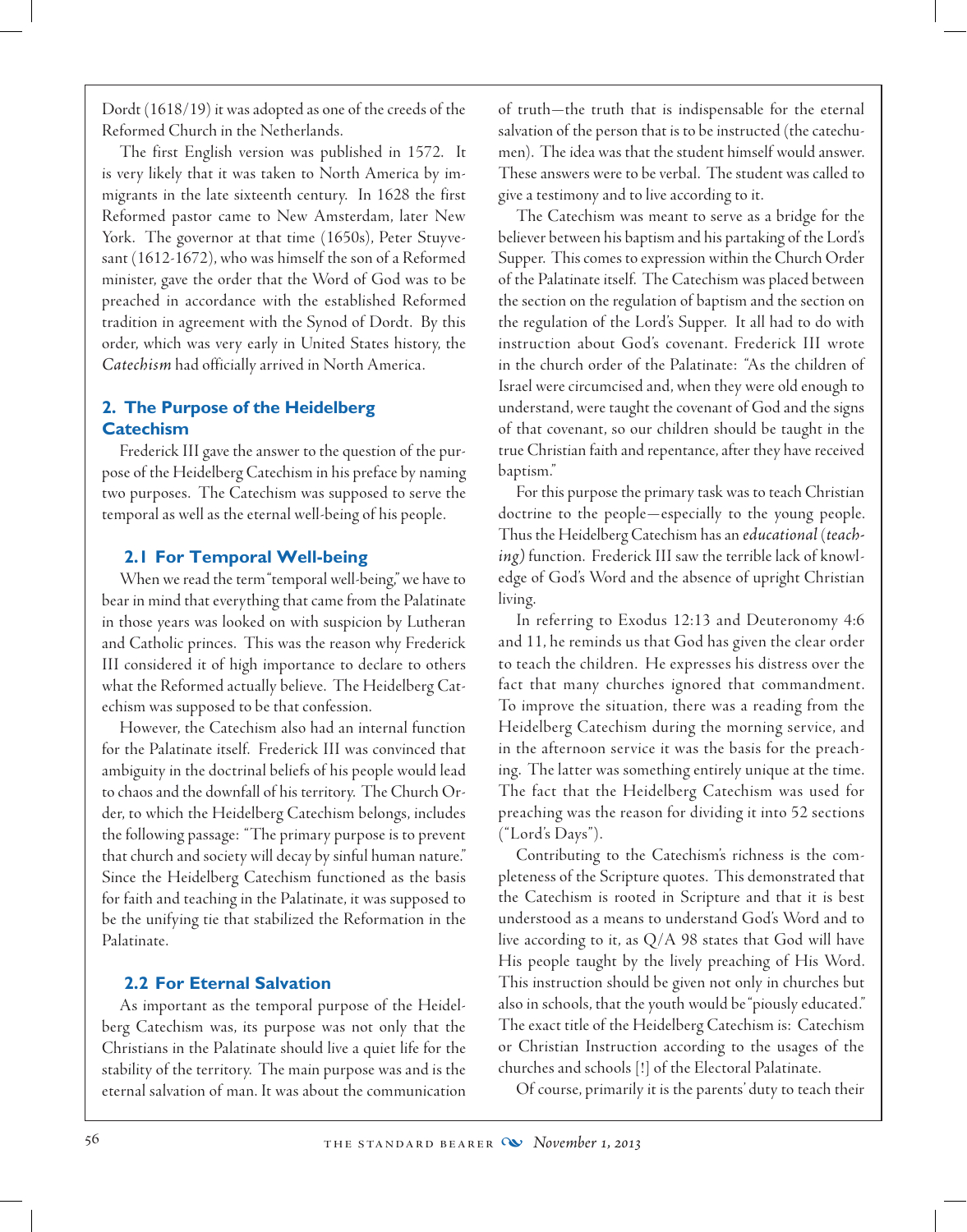children the content of the gospel, for which the Catechism can serve as a tremendous help.

The Heidelberg Catechism was written to teach healthy doctrine that also heals its hearers. The apostle Paul writes "ye have obeyed from the heart that form of doctrine which was delivered you" (Rom. 6:17). The Heidelberg Catechism can serve as this "form of doctrine." The Christian does not live by separate Bible verses, but by a whole biblical system that has been "delivered" to him.

This means that the educational intention of the Heidelberg Catechism is not about a mere transfer of information; it is about being gripped personally by the gospel and its mighty truths. This is why the Heidelberg Catechism uses personal pronouns such as "your," "mine" and "I." "What is *your* only comfort in life and death? That *I* belong to *my* savior with body and soul." Another example is the answer to question 26: "*I* believe that the eternal Father is *my* God and *my* Father." The church's purpose in teaching the confessions is that their content will become a *personal* confession. It must become *my* confession.

It is also important to note that, as much as the Heidelberg Catechism keeps the simple, uneducated reader in mind, it is not solely a children's book. One never grows out of it. The Heidelberg Catechism is intended, like the Bible, for lifelong and active use.

Closely connected to the didactic purpose is the *apologetic* purpose. The Heidelberg Catechism is not only about teaching what is right, but also about teaching what is *not* right. It shows that the Christian must test the spirits and that he must say 'no' to false teaching. Right from the start of church history the purpose of dogmas, confessions, and catechisms was to reject false teachings.

Due to the historical context, we find that the Catechism primarily draws its political lines against Catholicism. From 1545 (with interruptions) the Roman Catholic Church held a council in Trent, which aimed to attack Reformation doctrine. As a part of its Counter-Reformation efforts, the Roman Catholic Church sent its pamphlets all over Europe.

When Catholic pamphlets made their way to the Palatinate, it became a pastoral necessity to speak a clarifying word into the situation. In late 1562 the Council of Trent decided the doctrine of the papal mass. The leadership in the Palatinate reacted by inserting the famous  $Q/A 80$ into the second edition of the Heidelberg Catechism, which states that the papal mass is an *accursed idolatry*.

Q/A 80 is probably the best known anti-Catholic statement, but it is not the only one. The Catechism speaks out against the veneration of saints  $(Q/A 30)$ , against justification by works (Q/A 62-64), against Baptismal Regeneration  $(Q/A 72)$ , against prayers to the saints  $(Q/A 94)$ , and against worship through images (Q/A 97-98).

 Even though attacking Roman Catholic doctrines is one of the most prominent aims of the Catechism, it also shows the differences between the Reformed faith and the beliefs of the Anabaptists. A well-known issue that the Catechism addresses in this context is the question of infant baptism (Q/A 74). Another difference between the Catechism and Anabaptist theology is the permission to take an oath in certain situations  $(Q/A\ 101)$  and the emphasis on submitting to the government, which the Heidelberg Catechism derives from the 5<sup>th</sup> commandment ( $Q/A$  104). In its explanation of the 6<sup>th</sup> commandment, the Catechism points to the right of the government to use the sword against evildoers (*"… to prevent murder…"*—Q/A 105). All of this would not have been necessary if there were no Anabaptists in the Palatinate.

Finally, the Catechism opposes (Gnesio-)Lutheranism. This controversy has mainly to do with the Reformed rejection of the Lutheran doctrine of the ubiquity of the human nature of Christ. This doctrine in turn formed the basis for the Lutheran understanding of the Lord's Supper. That is why four questions deal with the ascension of Christ  $\left( Q/A \right)$ 46-49), whereas only one question deals with His resurrection  $(Q/A 45)$ . In dealing with the matter of Christ's ascension, the Heidelberg Catechism rejects the Lutheran doctrine of the ubiquity of Christ's human nature (Q/A 47).

Although it is necessary for the church to attack false doctrine, it is not her primary task to argue. The church's main calling is true worship of the triune God. Therefore, the confessions—from their very beginning—also have a doxological function.

This purpose, to praise God in the right manner, is reflected in the Heidelberg Catechism. Next to the educational and apologetic purposes, the Heidelberg Catechism aims at giving to the church the proper language to use when she worships the triune God. I want to remind us of the last Q/A of the Heidelberg Catechism: "...my prayer is more assuredly heard of God, than I feel in my heart that I desire these things of Him." If we can say this, we truly praise God, who has become our Father through Jesus Christ.  $\infty$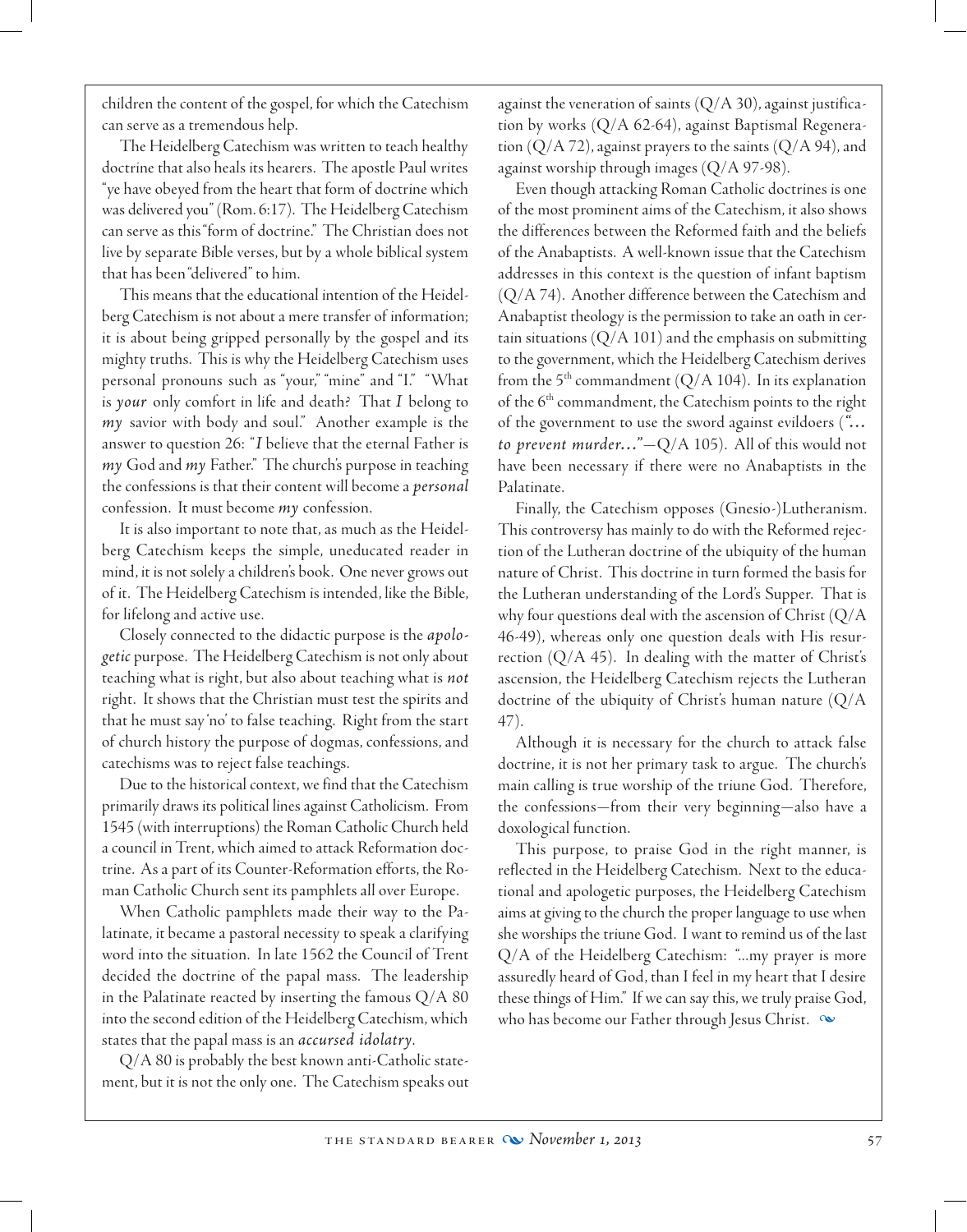# Comfort for Living and Dying— The Heidelberg Catechism's Grand Theme

#### **Celebrating the Anniversary of a Catechism**

Comfort for living. Comfort for dying. Comfort—this is the grand theme of the Heidelberg Catechism, whose 450<sup>th</sup> birthday we celebrate this year.

We *celebrate*! We celebrate the catechism known as the Heidelberg Catechism, which catechism is this year fourhundred-fifty years young.

We celebrate thankfully! Our thankfulness is to God, who as the Giver of every good and perfect gift is the Giver of the Heidelberg Catechism to His church. The truths set forth in this confession are the truths that He has revealed in His Holy Word. These truths He led the Reformers of the sixteenth century to uncover and recover from the darkness and bondage of the Romish church. They are the truths that by means of the Heidelberg Catechism's instruction have served ever since the time of its composition for the blessing of Reformed churches the world over. They are the truths that have been handed down from one generation to the next since the time that the Heidelberg Catechism was first published. Dear as these truths were to the Reformers and the church of the Reformation, dear as they were to our forefathers for whom the Heidelberg Catechism served as an instrument for our instruction, so dear may this catechism be to our children and grandchildren such is our fervent prayer.

Its truths are priceless—beyond compare. They are the truths by which we Reformed people live. And they are truths for which we Reformed people are willing to die. We confess these truths—from the heart. We stand by these truths at all cost. For the sake of the truths articulated in this catechism we are willing to let goods and kindred go, this mortal life also. Indeed, the body they may kill, but God's truth, God's truth as set forth in this catechism, abides still.

*Prof. Cammenga is professor of Dogmatics and Old Testament in the Protestant Reformed Seminary.*

There are two things notable about this Reformed confession, a sparkling jewel in the treasure trove of our Reformed confessional heritage. The first notable feature is its format and structure. It is in the form of a catechism. Its format is question and answer, query and response. That format undoubtedly is related to one of the main purposes of the new catechism, according to the directive of the ruler of the Palatinate, Frederick III, the Pious. That purpose is that the catechism would serve as a tool for the instruction of the youth. The young people of Frederick's realm, by his directive, must be instructed in the fundamental doctrines of the Reformed faith. They must be instructed from a distinctively Reformed perspective, in distinction from the extremes of Roman Catholicism and Anabaptism, as well as Lutheranism. It is true that the Reformed regarded the Lutherans as fellow believers and extended to them the right hand of fellowship, at least those Reformed who were not of a radical bent. Nevertheless, the Reformed had serious differences with the Lutherans, particularly with regard to the sacraments and the proper government of the church. Frederick was determined to indoctrinate his subjects, young and old alike, in the distinctive Reformed faith. With a view to achieving this purpose, the new confession was crafted as a catechism, in question and answer form.

#### **Comfort for Living and Dying**

A second notable feature of this catechism is its theme. It is a catechism *with a theme*. It is not only a catechism, one among the many produced by the church in the Reformation age. But it is a catechism with a theme, an underlying theme. With that theme in mind, the questions of the Heidelberg Catechism were framed. From the viewpoint of that theme, the answers were formulated. And what is that theme? Anyone with even the slightest familiarity with the Heidelberg Catechism knows what that theme is. That theme is *comfort*. Comfort for living. Comfort for dying. Comfort amidst all the struggles, sorrows, disappointments,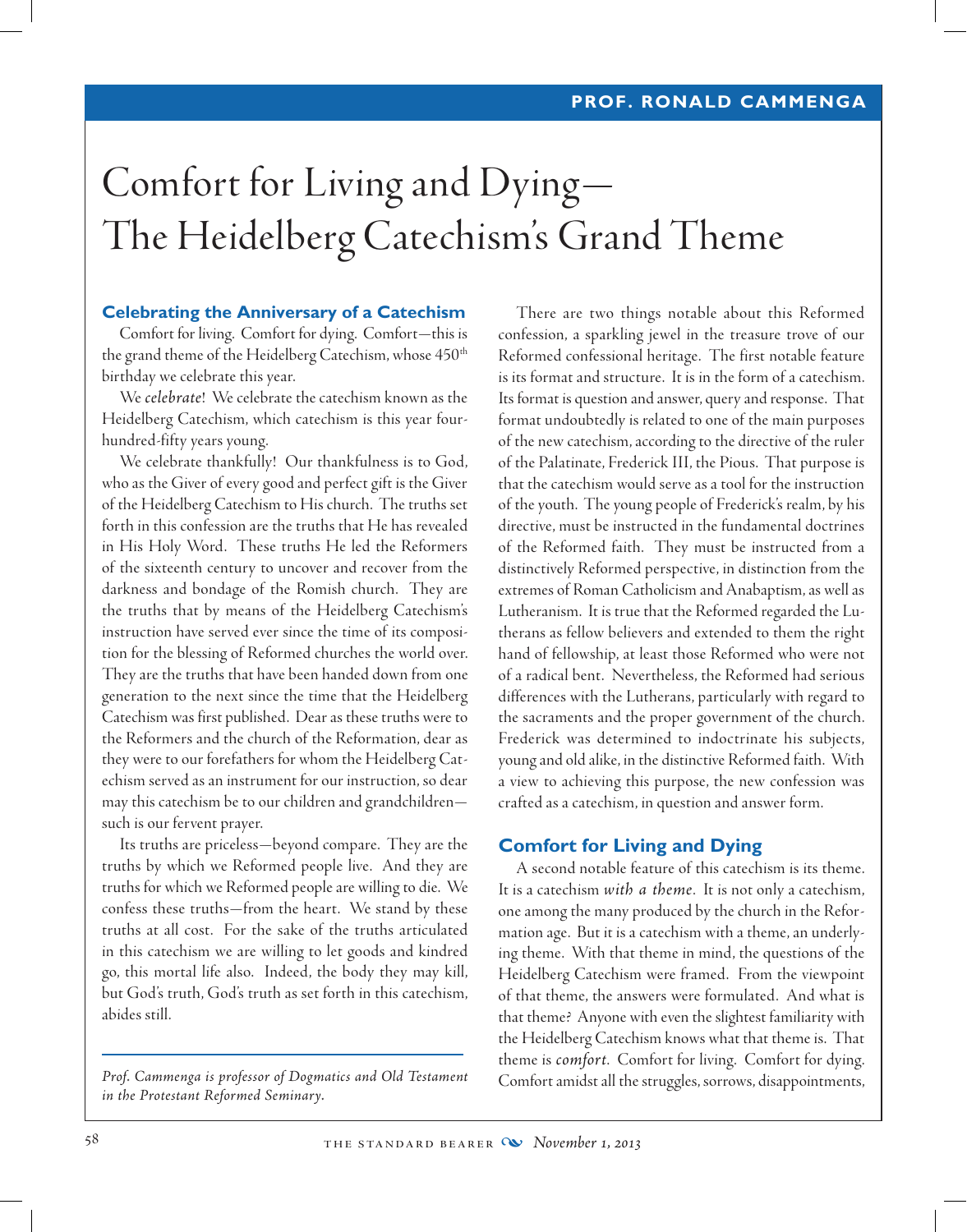and persecutions of earthly life. An *only* comfort. A *sure*  comfort. A comfort *in Christ*. A comfort *for time and for eternity.* A comfort that the Christian can never lose and that can never be taken away.

Comfort—that is the grand theme of the Heidelberg Catechism. That makes this catechism unique. Like so many other of the Reformation creeds and catechisms it includes the four standard elements: the Apostles' Creed, the Ten Commandments, the Lord's Prayer, and the sacraments. But it treats these four elements from the viewpoint of comfort, the Christian's comfort. The term "comfort" is found in several of the other questions and answers, beside the first question and answer:  $Q$  2,  $Q$  52,  $Q$  57, and  $Q$  58, as well as the 44th and 53rd Answers. And even when the word "comfort" is not used, the questions and answers are written with "comfort" implied.

"Comfort" is our English word. It is the translation of the German *trost*, the original language in which the Heidelberg Catechism was written. "*Was ist dein einiger Trost im Leben und im Sterben?*" The Dutch equivalent is *troost*. In Dutch, the first question of the Heidelberg Catechism is: "*Wat is uw eenige troost, beide in het leven en sterven?"* Our English word "comfort" comes from the Latin. It means "to strengthen" (*fortis*) "together with" (*con* or *cum*). To comfort is to strengthen, to reassure, to provide relief, to give consolation and support. Comfort is strength, courage, an ability to face the future no matter what the future may hold. One who is comforted is free from anxiety, worry, and fear. He is at peace, peace within himself, peace with regard to his earthly circumstances, and peace with God—perfect peace.

This is the idea, too, of the Greek New Testament word for comfort. It is a Greek word from which we derive the word "paraclete." This is the name Jesus gives to the Holy Spirit in John 14-16. The Spirit whom Jesus would send from the Father, who would abide with the church, and lead the church into all truth is the "Comforter," the "Paraclete." A paraclete is literally one who is "called alongside of " in order to comfort, to encourage, and to strengthen. The idea is that the paraclete is called alongside of someone in order to be a support and a friend.

Comfort is what a friend gives to his or her friend. Comfort is a covenantal concept. As our covenant friend, God comforts us. As covenant friends mutually, we comfort one another. In the bonds of covenant relationships, like parents and children, husbands and wives, we are a comfort one to another.

We need this comfort both for living and for dying. For people living in the mid-sixteenth century, it might have been necessary to have comfort for living, we suppose. After all, death and destruction were everywhere and around every corner. The Black Death (Bubonic plague) had several times in the previous century visited many of the cities of Europe. It is estimated by some that up to 200 million people had been killed by this deadly infectious disease by the mid-sixteenth century. Other diseases could be attributed to poor sanitation, impure drinking water, poor diet. There were no antibiotics, and many people died of illnesses that today a simple regimen of antibiotics would easily cure. The infant mortality rate was very high. Many women died from complications to childbirth. War brought horrific death to millions. And many more died exceedingly painful deaths on account of persecution, particularly the persecutions of the Roman Catholic Church and its bloody Inquisition. Most people died before they reached forty; very few survived to the age of fifty.

But it is not any earthly disease or suffering that is the deepest reason on account of which we humans need comfort. The reason is in God and the wrath of God that we deserve on account of our sins. This is the teaching of Scripture. God commands His prophet in Isaiah 40:1 and 2: "Comfort ye, comfort ye my people, saith your God. Speak ye comfortably to Jerusalem, and cry unto her, that her warfare is accomplished, *that her iniquity is pardoned*: for she hath received of the Lord's hand double for all her sins." "Comfort ye, comfort ye my people"—why? Because "her iniquity is pardoned." That implies that the great misery of God's people is their sin unpardoned by God. Not war, not sickness, not disease, not economic woe, but our sin—this is the cause of the misery of man. For this reason, man's comfort is the forgiveness of his sins by God. "Comfort ye, comfort ye my people with the message of the forgiveness of their sins in the cross and for the sake of Jesus Christ."

#### **The Only Comfort in the Only Savior**

This is comfort, real comfort. In the language of the first answer of Lord's Day 1, our comfort is that our "faithful Savior Jesus Christ…with His precious blood, hath fully satisfied for all my sins…." This is the gospel, the glorious good news and comfort of the gospel.

The idea of comfort is prominent in II Corinthians 1. It would have been better that the translators of the King James had consistently translated the word "comfort"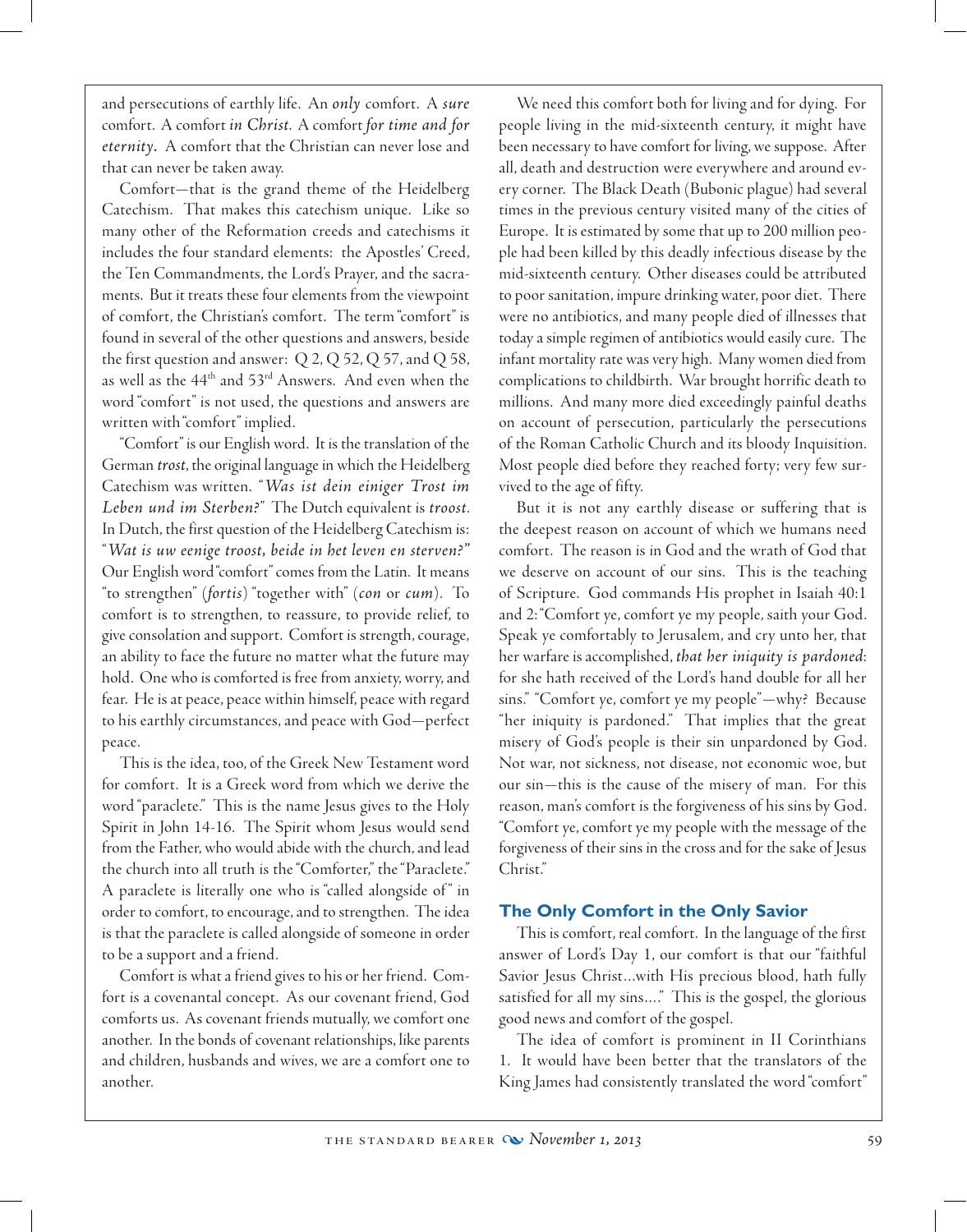throughout the first chapter of II Corinthians, rather than sometimes "comfort" and other times "consolation." According to the Apostle Paul, God is "the God of all comfort" (v. 3). In Him alone is to be found all true and lasting comfort. He alone is "able to comfort them which are in any trouble, by the comfort wherewith we ourselves are comforted of God" (v. 4). "For as the sufferings of Christ abound in us, so our consolation (comfort) also aboundeth by Christ" (v. 5). God is the God of all comfort, but God is the God of all comfort *in* Jesus Christ and *for the sake of* Jesus Christ. For what we deserve as guilty sinners is not comfort, but misery, misery now and misery hereafter. The greatest possible misery, which is the eternal judgment and wrath of God. For Jesus' sake, on account of His doing and dying, we are delivered from that awful misery.

This is the *only* comfort. Comfort cannot be found apart from Jesus Christ, the Savior. It cannot be found in any earthly thing: career, business, success, recognition, a name for oneself, money, or pleasure. It certainly cannot be found in a bottle, in pills, in giving oneself over to debauchery. Neither can it be found *in anyone else*. Not in self, not in one or another of the would-be saviors of the world, the leaders of the cults or of the false religions. Comfort is *alone* to be experienced in Jesus, through faith in Him. He alone has fully satisfied the justice and wrath of God. As He is the only Savior, so is comfort alone to be found in Him. This is the exclusiveness of the Christian gospel. This is the offense of the Christian gospel in every age.

At the same time, this is comfort, not for all people, but for some people only. It is comfort only for those who "belong unto [the] faithful Savior Jesus Christ…." Only for those who belong to Him has Jesus Christ shed "His precious blood" and "fully satisfied for all [their] sins." That they belong to Him is due to the fact that the Father has given them to Jesus Christ. He has given them to Jesus Christ in His eternal decree of election. This is our comfort for living and for dying, that we have been chosen by God and according to electing grace have been given to Jesus Christ so that we are His and He is ours.

Thus, our comfort is that in life nothing can be against us, absolutely nothing. That does not mean that in life we are going to be spared any and all suffering. That is not our comfort, as that was not the comfort of Reformed believers in the mid-sixteenth century. They suffered; many of them suffered grievously. And so may we. But the comfort of the Christian is that "not a hair can fall from my head" apart from "the will of my heavenly Father." That is my comfort, first of all. It is the comfort that the circumstances of my life personally, as well as everything in the universe around me, is subject to the sovereign power of God. Not "the power of the devil" but the almighty power of God reigns supreme over all things. It is the comfort that comes from knowing that even the devil, the demons of hell, and all the hosts of the ungodly are subservient to Him, so that they do His will, and fulfill His sovereign purposes.

And then, in the second place, it belongs to my comfort that the almighty God who holds in His hands the reins of the universe, is my "heavenly Father." He loves me, for Jesus' sake. He desires my good and never my hurt. He works in and through all things that He has ordained, so that "all things must be subservient to my [and His church's] salvation."

#### **A Blessed Assurance**

This is the believer's *assurance*. That is implied in this first Lord's Day, as it is implied throughout the Heidelberg Catechism. Comfort implies assurance. Comfort demands assurance. If I cannot be assured, then neither can I be comforted. And if I am comforted, that comfort rests on assurance, and cannot exist apart from assurance.

And that is a distinctive, if not *the* distinctive, of the Reformed faith and of the Christian religion. It is a religion of assurance. That was, at the time of the Reformation, as it is still today, a great difference between the Roman Catholic Church and the Reformed faith.

Rome denies to its people the assurance of salvation. Of necessity Rome denies the very possibility of assurance. For Rome is a religion of works and merit. And anywhere works and merit are the basis for salvation, or even a contributing part of salvation, there cannot be assurance of salvation. The man who looks to his own works and merit for a part of his salvation can never be sure that he has done enough, can never be sure that his works are sufficiently holy, and thus can never be assured of his salvation.

Rome kept her people in terror. Because Rome was and Rome is a works-based religion, assurance is necessarily an impossibility. This was Luther's experience. And this was Rome's official doctrine. Rome went so far as to anathematize anyone who taught the possibility of assurance of salvation.

Now it stands to reason that only one who lives in the assurance of salvation can truly be comforted, only one who lives in the assurance that God is his or her God and that he or she is God's dear son or daughter. The first question and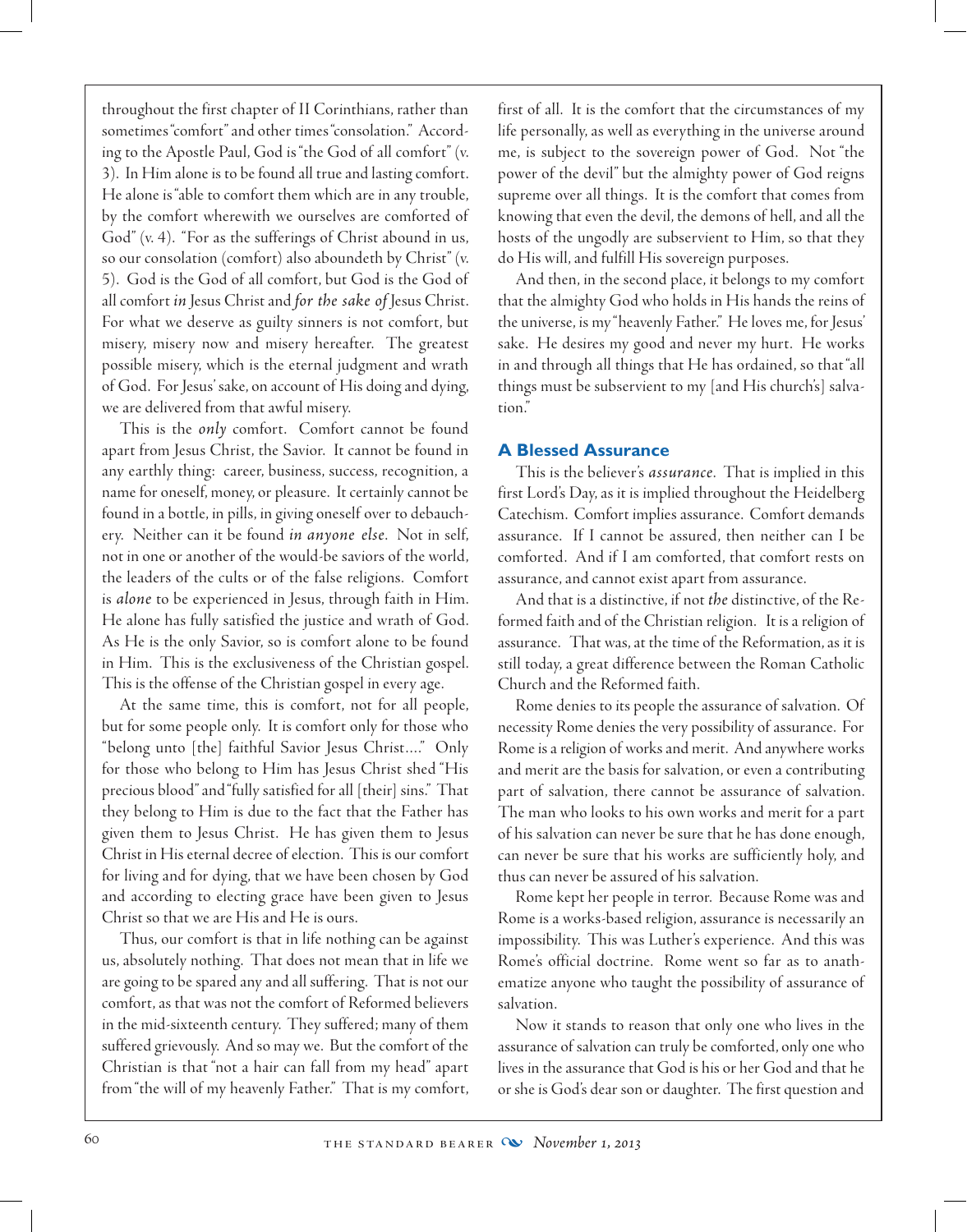answer gives expression to the believer's assurance. "What is thy only comfort in life and death? That I am not my own, but belong unto my faithful Savior Jesus Christ…." I *know* that I am not my own, and I *know* that I belong to my faithful Savior Jesus Christ. The answer continues by affirming that Jesus Christ "with His precious blood, hath fully satisfied for all my sins...." That is the Christian's comfort. It is not merely that Jesus Christ's death is the complete satisfaction for sin, or even for the sins of the elect. But with His precious blood He has fully satisfied for all *my* sins. *My* sins, even *mine*. *My* sins are paid for. Perfect satisfaction has been made to God for *me*. *My* heavenly Father so preserves *me* that not a hair can fall from *my*  head apart from His sovereign will. At the same time, He causes all that befalls *me* to be subservient to *my* salvation. *My* salvation. Assurance of eternal salvation. Assurance of salvation now, and assurance of salvation hereafter. Blessed assurance!

That assurance also comes out in the  $2<sup>nd</sup>$  question, which immediately follows. "How many things are necessary for thee to know, that thou, enjoying this comfort, mayest live and die happily?" The child of God *enjoys* this comfort; he enjoys this comfort to such an extent that he lives and dies happily! The literal German underscores this assurance even more than our English translation. For literally the German is: "How many things are necessary for thee to know, that thou *in this comfort*, mayest live and die happily?" It's not merely a matter of "enjoying" this comfort, but it is a matter of being "in" this comfort.

 Over and over again, the Heidelberg Catechism gives expression to the assurance of salvation that the believer enjoys. Think of the 32nd answer: "Because I am a member of Christ by faith, and thus am partaker of His anointing." Or think of the  $44<sup>th</sup>$  answer: "That in my greatest temptations, I may be assured, and wholly comfort myself in this, that my [*my*] Lord Jesus Christ, by His inexpressible anguish, pains, terrors, and hellish agonies, in which He was plunged during all His sufferings, but especially on the cross, hath delivered me from the anguish and torments of hell." Or think of the  $54<sup>th</sup>$  answer: "that I am, and forever shall remain, a living member" of the church of Jesus Christ. That is assurance.

Comfort—my only comfort. Assurance—assurance for me, even for me. This is the gospel. This is the gospel of grace. This is the gospel recovered by the Reformation. This is the gospel whose contents are set forth in the Heidelberg Catechism.

Dr. Fred Klooster, in his commentary on the Heidelberg Catechism, *Our Only Comfort*, suggests that the Catechism's sense of comfort and assurance are captured if one sings Luther's Reformation hymn, "A Mighty Fortress," replacing "fortress" in the opening stanza with comfort: "A mighty *comfort* is our God, a bulwark never failing."1

A mighty comfort—this is the grand theme of the Heidelberg Catechism.  $\infty$ 

### **PROF. BARRETT GRITTERS**

# The Great Blessing of Preaching the Catechism

here is another Frederick in the story of the HC. His name among us ought to be as infamous as Frederick III's is famous. This other Frederick

*Prof. Gritters is professor of Practical Theology in the Protestant Reformed Seminary.*

is the Italian Isaac *Frederici* (pron: Freh-deh-REE-chee). Among those who love the HC, the name Isaac Frederici ought to be as black as the name Jakob Harmen, aka Jacobus Arminius.

Among readers of the *SB* the name Arminius likely is a dirty word. I was reminded of that—and both encouraged

<sup>1</sup> Fred H. Klooster, *Our Only Comfort: A Comprehensive Commentary on the Heidelberg Catechism* (Grand Rapids: Faith Alive Christian Resources, 2001), 1:35.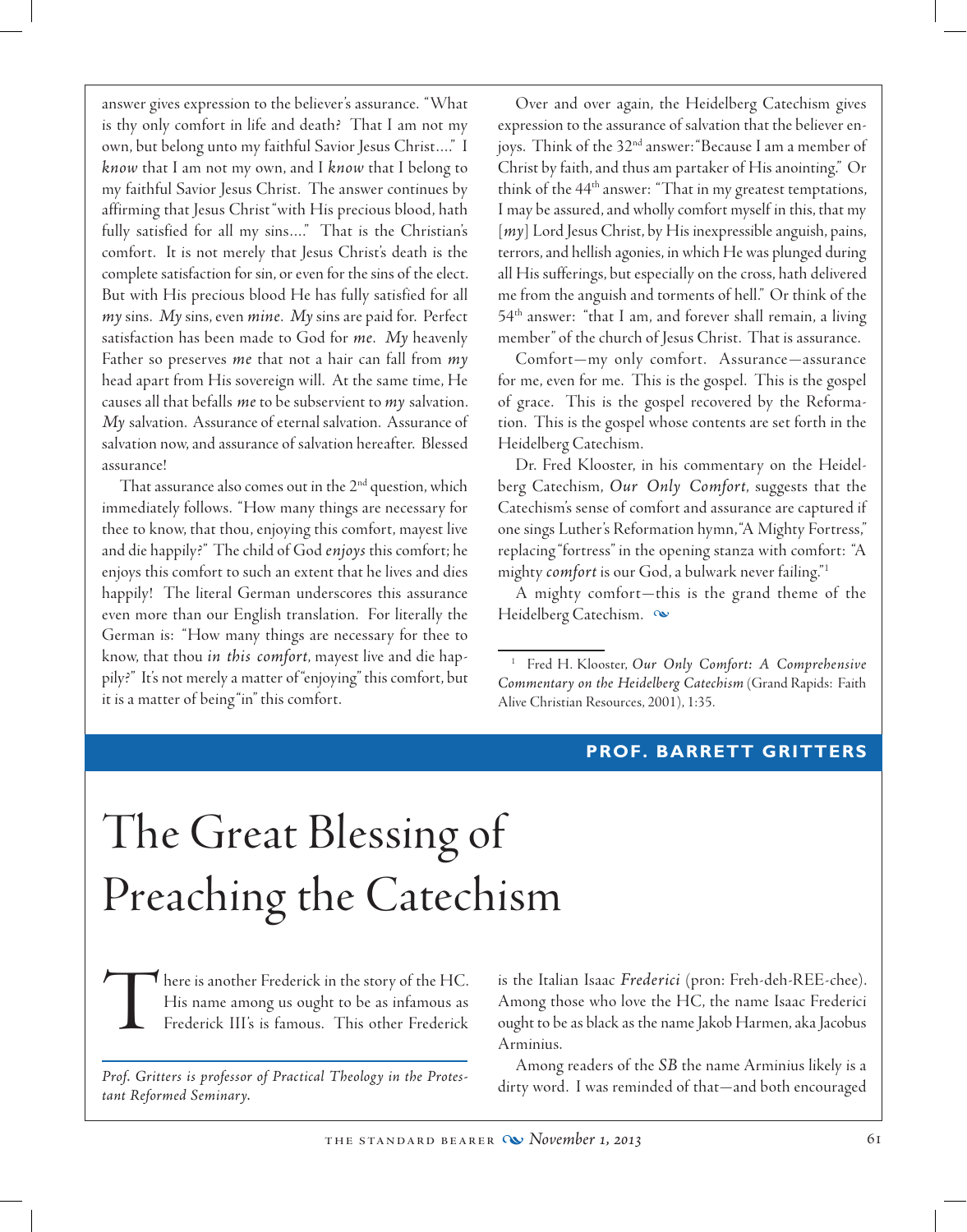and slightly amused—by what happened recently on a high school class trip to Chicago. One of the young students spotted an Armenian restaurant and said, somewhat alarmed, "I didn't know they had their *own restaurants*!" "They" obviously meaning Arminians with an "i". Of course, the theologically sensitive young lady was not aware that the ethnic group called Armenians (with an "e") has nothing to do with the heretical teaching of Arminius (with an "i"). Arminius is infamous among the Reformed.

The name Frederici should have similar opprobrium poured upon it. Isaac Frederici attended the Synod of Dordt as one of the representatives of the Remonstrants the Arminians. Hailing from Utrecht in the Netherlands, Frederici's unique distinction was his assignment to offer before the Synod official objections to preaching the HC. As we all know from history, the Great Synod was unmoved by his objections and quickly reinforced the mandate to preach weekly from the beautiful confession of Reformed churches.

Frederici is representative of a long line of objectors to the preaching of the HC. Many since have repeated his objections. Thankfully, I have not heard from very many such objectors in recent decades. And I thank God that his objections did not win the day at Dordt.

For the HC must be preached! And preach it we will, for the defense and preservation of the churches in the truth.

### **The preacher's mandate**

It is worth noting that the Church Orders of almost all Reformed Churches (not of our Presbyterian brothers, but that's another story) mandate the preaching of the HC. The Church Order of the PRC, although slightly different from some others, is representative. "The ministers shall on Sunday explain briefly the sum of Christian doctrine comprehended in the HC, so that as much as possible the explanation shall be annually completed, according to the division of the catechism itself for that purpose."

In one form or another this is still the official mandate of the Canadian Reformed, Christian Reformed, Free Reformed, German Reformed (RCUS), Heritage Reformed, Netherlands Reformed, Reformed Church in America, and United Reformed denominations; to say nothing of a number of Reformed churches of Dutch background in countries outside the North American continent. Even though some of the regulations weaken the mandate to make it almost impotent, and among some the mandate is perhaps not enforced, it is nevertheless notable that all these

churches charge their ministers to preach the HC.

In many denominations, this mandate of the Church Order is reinforced (or *en*forced) by the annual visitation of the churches by representatives of their classis. In the PRC, each consistory is asked: "Is the HC regularly explained in the services for divine worship, so that no doctrine is left unexplained?" Strikingly, second only to *the fundamental* question, "Is the word administered at least twice on the Lord's Day?" comes this question about Catechism preaching.

This concern of the classes (regional gatherings of the churches) has an interesting history. One of the *original* questions for Church Visitation was more pointed: "Does his [the minister's] work give evidence of diligent study, particularly his preaching of the HC?" In 1902, when the CRC noticed laxity already then in HC preaching, they responded with a significant decision pressing classes to "give proper attention to the matter." But the tradition of the churches' mutual oversight of HC preaching roots back in the first decades of HC preaching in the Netherlands. In 1667 the Friesian Classis of Woodster lamented, "Our Frisian people will perish like the Jewish people for lack of knowledge." Three years later, at the 1670 Synod of Friesland, Classis Dokkum proposed that at every classis and synod meeting, each church would be asked, one by one, "Do you preach the HC?"

### **A long and honorable history (not just from the Reformation!)**

The reason for this mandate is a long history of catechism preaching in the Christian church. If we only knew this history better, we would be able better to explain to our Christian neighbors the good and beneficial practice of preaching the Catechism. Why, they ask, would your church preach from a man-made document? Why, each week, from this 450-year-old catechism? Why preach from anything besides the Scriptures? Our answer will certainly include this: "Catechism preaching is the history of Reformed churches from their beginning!" If we are speaking to a Reformed Christian, we may add: "This was the practice of your denomination until recently." But to all Christians we can say with confidence: "This was the history of the Christian church far before the publication of the catechism from Heidelberg. As far back as our knowledge of history reaches into the post-apostolic age, we find the church preaching catechisms."

I find this a very powerful part of our defense of this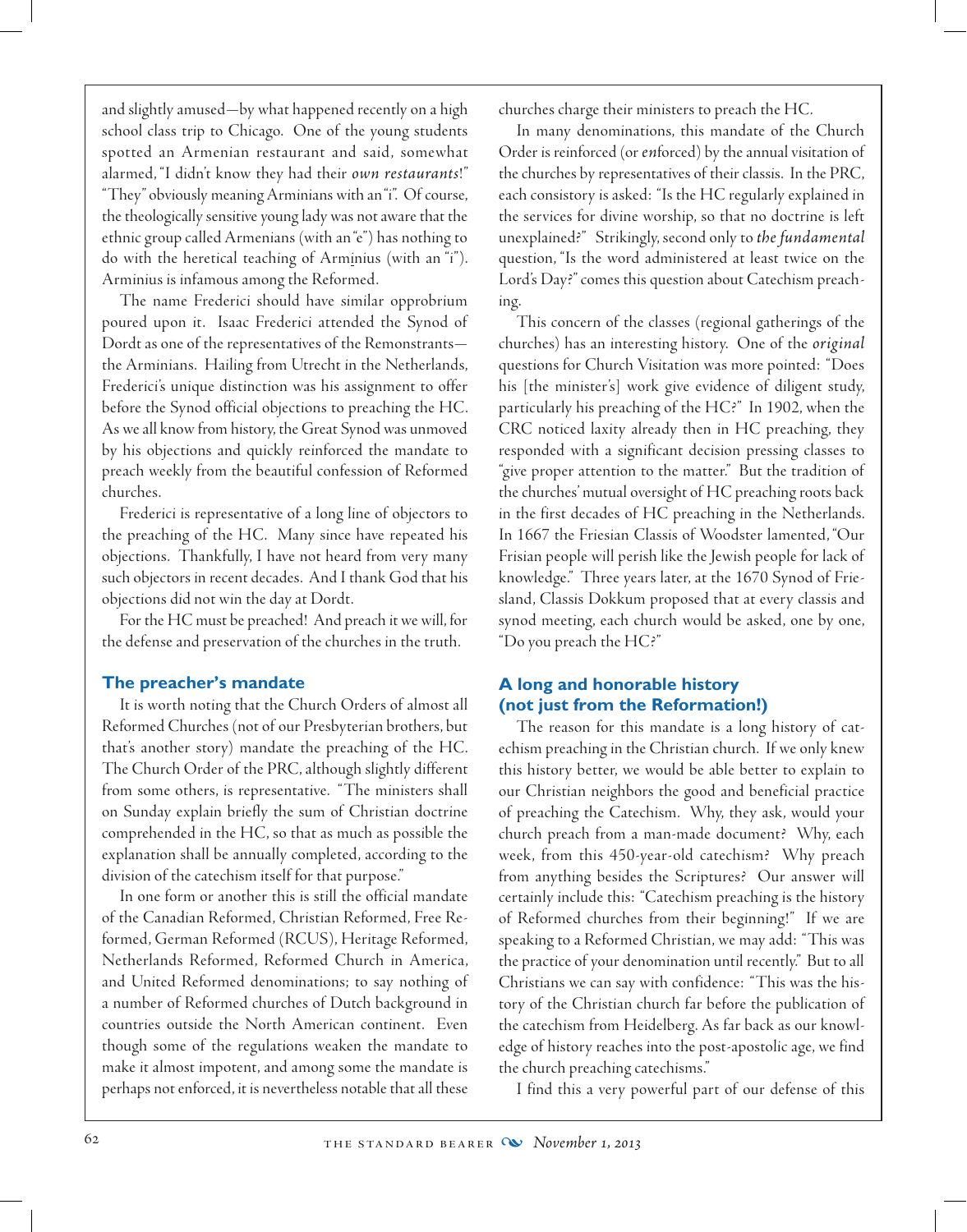beautiful practice. Most Reformed churches mandate preaching the Heidelberg, a mandate in existence since the time of the Reformation almost 500 years ago. But the *Reformation* fathers mandated Catechism preaching because they were restoring what had been the practice of the Christian church from the time of the apostles! This is not well known among us.

The history of *Heidelberg* Catechism preaching from the date of the Catechism's publication is relatively well known among Reformed readers. In the upcoming *PR Theological Journal*, I will relate that history more extensively, as well as expand on other points I only mention here. Now, it suffices simply to state that sound Reformed churches, especially our forefathers in the Netherlands, preached the HC from the time of its publication.

But the history of preaching catechisms *before* the Reformation must be remembered. Too often, the historical defense of preaching the HC has stopped after it has reached back to the Reformation. Important as the *Reformation* tradition is, the practice of preaching a catechism is the *Christian* tradition. Let me explain.

If you read the history of the Reformation, you will notice that when synods mandated the ministers to preach the HC, no one questioned the practice. Of course, Arminians like Frederici at the Synod of Dordt had objections to preaching the Heidelberg; but behind those objections was not so much an objection to preaching a *catechism*, but their aversion to the doctrines of *sovereign grace* that the Heidelberg Catechism propounded. At the time of the Reformation, ministers preaching catechisms was *expected*.

Prior to the Heidelberg's writing, Calvin wrote and preached catechisms. So did Luther in Germany. After he made a round of Church Visitation and found appalling ignorance, especially in the rural areas, Luther revised a series of sermons he had preached on the 10 commandments, the Apostles' Creed, the Lord's Prayer, and the sacraments. He published them under the title "Larger Catechism" in 1529, offering them as preaching models for the young ministers. Catechism preaching was Luther's answer to the faltering of the reformation movement on account of ignorance.

The reformers were not innovators. They were restorers, re-formers. They restored the old and good traditions. They recognized that preaching a system of catechetical instruction was tradition. So they re-established a preaching norm in which, at one of the meetings of the gathered believers on the Lord's Day, the fundamental Christian doctrines were systematically explained. First, the Apostles' Creed article by article; then the sacraments; finally the 10 commandments as the rule of gratitude and the Lord's Prayer as the model for a life of communion with God. That's the stuff of catechisms from the beginning of the Christian church. And we all recognize that as the essence of the Heidelberg Catechism—with the Reformed, or biblical explanation of these fundamentals. For almost 2,000 years, the Christian church preached these basic doctrines to the people of God; the church preached catechisms.

There is one sin the churches are not guilty of when they preach the Catechism, and that is the sin of novelty.

#### **What a blessing is the preaching of the HC!**

Those who in their recent generations have lost Catechism preaching rue the day that it was lost among them. And those who have been able to maintain HC preaching attribute their preservation as Reformed churches in large part to the faithful preaching of the truth as it is found in this creed. So, rather than take the time to defend this practice against critics, let me explain what motivated our fathers to restore this practice, and what motivates us to continue it.

First, good HC preaching *grounds* the people of God in the *doctrines* of Scripture. To put it differently, HC preaching assures theological literacy in the churches. The people of God love God with all their *minds* first of all.

Second, good HC preaching anchors the church in *history* and *tradition.* If there is one thing every new generation needs, it is a sense of history—a deep and abiding sense that their faith and practices are the good old tradition, that blazing new trails is not what the true church should be known for. The good practice of HC preaching instills in the people of God that sense: we stand on the broad shoulders of the fathers before us; we have not come to the knowledge of this truth on our own. This is what it means to be Reformed.

Third, good HC preaching gives the people of God theological and biblical *balance*. The practice forces the minister to preach the *whole* counsel of God. You must not be exposed to the personal interests (may I say "whims") of each new preacher that comes your way, or of the same preacher who decade after decade mounted the same two or three hobby horses. It would not be unlike mom preparing lasagna for dinner every night. She may say it's a different recipe each time, but it's still lasagna, and a family needs variety and balance. In the HC, all the fundamental truths of the Bible are there for annual explanation so that nothing is left out.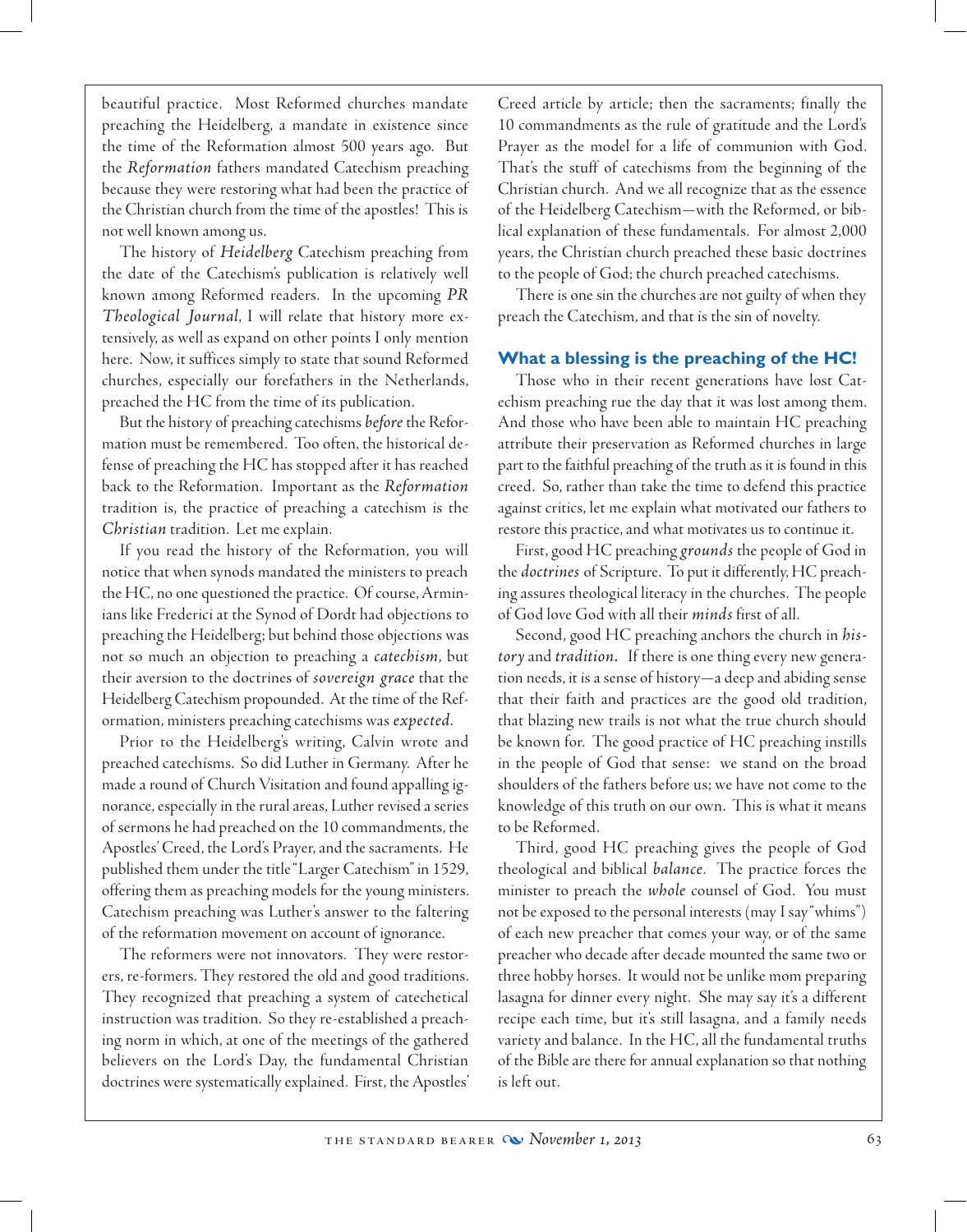Fourth, good HC preaching promotes *unity, continuity,*  and *stability* in the churches. HC preaching promotes *generational* unity—this up and coming generation embraces the same thing as the previous generation! How important for parents and grandparents in the churches! It promotes *denominational* unity—this congregation hears the same truths preached as that congregation. It was unity that Frederick III was interested in when he commissioned the writing of his catechism.

Fifth, good HC preaching assures that the people of God hear the *gospel.* Comfort! Hope! Grace! Friendship with God! Jesus Christ! The center and theme of the HC is the gospel. My heart is gladdened with the good news of Jesus Christ as I know my sin and misery, as I see how I am delivered from this condition of sin, and as I learn to express my gratitude for such gracious deliverance.

Finally, good HC preaching maintains a proper *subjective* element in the preaching. The HC's approach is personal. It is also experiential, addressing the genuine, biblical experiences of the people of God. Its aim is to *comfort*. It addresses personal and private *temptations*. It deals with what we ought to love and what we must hate. It tells me how to mortify my old man. It instructs me to use all my gifts for the advantage and salvation of my neighbor. These are the true biblical experiences.

#### **There is a right way, and wrong way**

This subjective and experiential aspect of the HC leads me finally to emphasize that the *Catechism* must be preached. Let me be positive: If a minister preaches the very language, tone, and context of the Catechism (rather than a related text, or merely the topic suggested), he does justice not only to the churches' mandate, but also to the calling pastors have to preach to the *heart* of Jerusalem. But he does so with Jerusalem's own official explanation of "experiential."

The blessing of Catechism preaching! Begone Frederici!

### m

# **REV. ANGUS STEWART**

# War and Peace in the Solas of the Heidelberg Catechism

 $\mathbf \tau$  he Christian's calling to engage in holy war against the lie and his enjoyment of the blessing of spiritual peace can both be helpfully summarized in the Heidelberg Catechism's teaching on the five solas of the Reformation (*sola* is Latin for alone or only). Salvation is by faith alone in Christ alone through grace alone to the glory of God alone according to Scripture alone. The solas exclude and so fight against all that "adds" to the truth of the gospel, for, in reality, any addition takes away from it and so denies it. The solas give us peace because they shut us up to the only comfort of God's rich and free salvation.

*Rev. Stewart is pastor of the Covenant Protestant Reformed Church in Northern Ireland.*

#### **Faith Alone!**

We are justified before the Holy One "only by a true faith"  $(A. 60)$  or "by faith only"  $(Q. \& A. 61)$  "without the deeds of the law" (Rom. 3:28). This is great "profit" to the believer, for he or she is "righteous in Christ before God and an heir of eternal life"  $(Q, \& A. 59)$ ! In short, "we are made partakers of Christ and all His benefits by faith only" (Q. 65).

This first sola (faith alone) militates against any and all other ways of receiving and applying to ourselves (imputed) righteousness (A. 61) and preserves us so that we "may never be condemned before the tribunal of God" (A. 56). "Therefore being justified by faith, we have peace with God through our Lord Jesus Christ" (Rom. 5:1).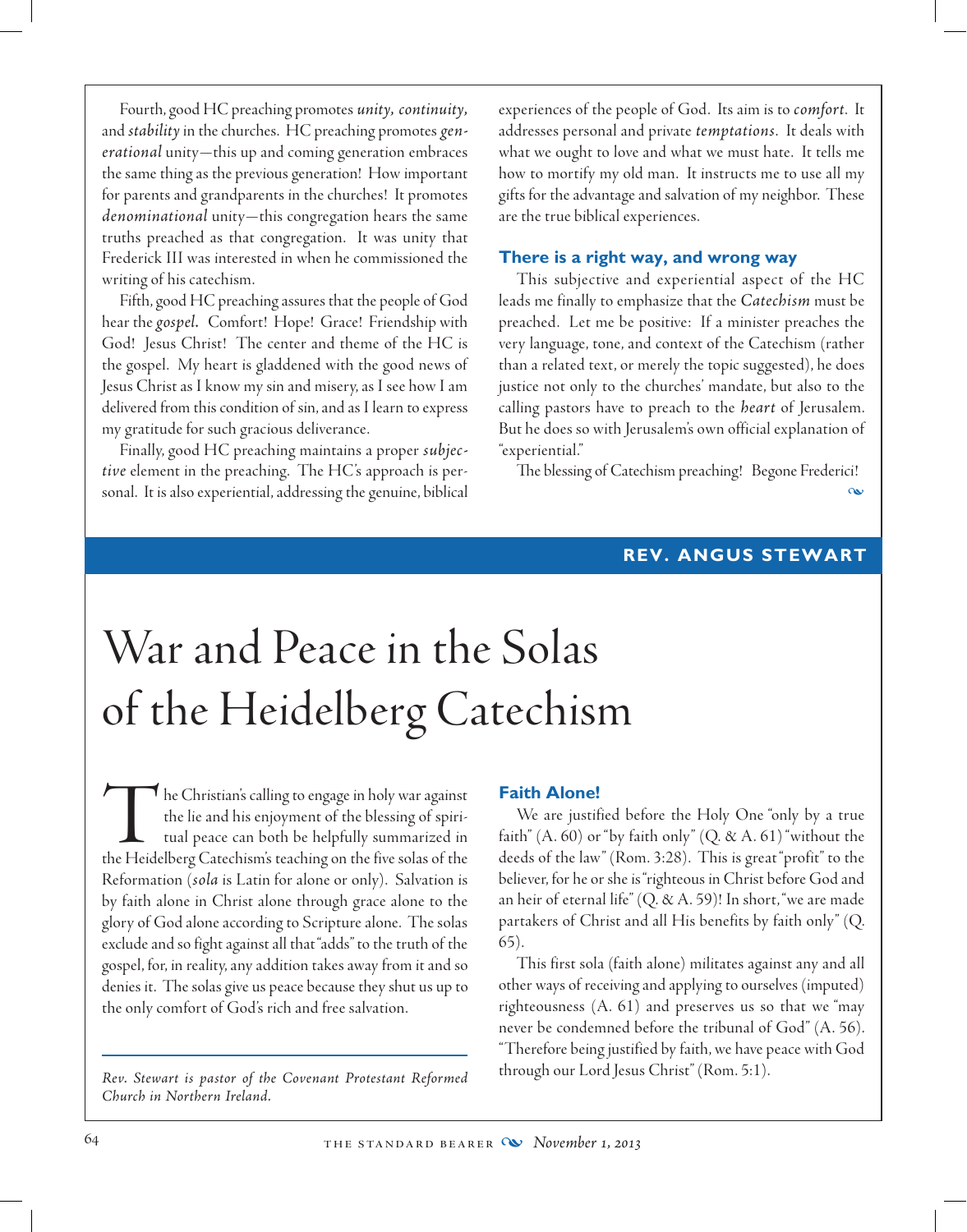#### **Christ Alone!**

 Lord's Day 11 proclaims Jesus as the "only Savior" (Q. 30) and "the only deliverer and Savior," since He is the "complete Savior" and we "find all things in Him necessary to [our] salvation" (A. 30). Thus "we ought not to seek, neither can find salvation in any other" (A. 29). With its eye especially on Roman Catholicism, the Catechism asks, "Do such then believe in Jesus the only Savior, who seek their salvation and welfare of saints, of themselves, or anywhere else?" (Q. 30). Its answer is simple and direct: "They do not: for though they boast of Him in words, yet in deeds they deny Jesus the only deliverer and Savior" (A. 30). Christ alone negates and opposes all other alleged saviors or co-saviors.

Christ is our "only High Priest," who redeemed us by "the one sacrifice of His body" (A. 31), for it is "the only propitiatory sacrifice" (A. 37). The Heidelberger emphasizes this truth especially in connection with the sacraments, which direct us to "that one sacrifice of Christ accomplished on the cross"  $(A. 66)$ " as the only ground of our salvation"  $(Q. 67)$ , for "the Holy Ghost teaches us in the gospel, and assures us by the sacraments, that the whole of our salvation depends upon the one sacrifice of Christ which He offered for us on the cross" (A. 67).

Regarding the first sacrament, we are "admonished and assured by holy baptism that the one sacrifice of Christ upon the cross is of real advantage to us"  $(Q. 69)$ , for "the blood of Jesus Christ only [applied by] the Holy Ghost [can] cleanse us from all sin" (A. 72).

 Likewise, the Lord's Supper admonishes and assures us that "that one sacrifice of Christ, accomplished" at Calvary (Q. 75) is "the only sacrifice of Jesus Christ, which He Himself accomplished on the cross" (A. 80). This is of unspeakable comfort to the elect, "Because, with respect to the justice and truth of God, satisfaction for our sins could be made no otherwise than by the death of the Son of God" (A. 40, cf. Lord's Days 4-6), for "only the satisfaction, righteousness, and holiness of Christ is my righteousness before God" (A. 61).

The gospel of Christ alone explains the origin of, and justifies, the Catechism's condemnation of the blasphemous sacrament of Roman Catholicism. Since "the mass teaches that the living and the dead have not the pardon of sins through the sufferings of Christ, unless Christ is also daily offered up for them by the priests...the mass, at bottom, is nothing else than a denial of the one sacrifice and sufferings of Jesus Christ" (A. 80).

Christ is the "Prince of Peace" (Is. 9:6) to those who

trust in Him alone, but the divine warrior (Is. 63:1-4; Rev. 19:11) against all who reject Him or deny Him as the only, complete Savior and His all-sufficient cross.

#### **Grace Alone!**

The Heidelberger's treatment of "true faith" includes the intimately related doctrines of grace alone and Christ alone: "to me also, remission of sin, everlasting righteousness, and salvation are freely given by God, merely of grace, only for the sake of Christ's merits"  $(Q, \& A, 21)$ .

 Lord's Day 23 mentions all of the three solas we have spoken of so far in this article. I am "righteous before God" (Q. 60) "only by a true faith" and "only of mere grace" (A. 60) "because only the satisfaction, righteousness, and holiness of Christ is my righteousness before God" (A. 61).

The Reformation gospel of grace alone is always engaged in a holy warfare against salvation by man's works, for "we are delivered from our misery merely of grace, through Christ, without any merit of ours" (Q. 86). Every true believer confesses that it is "without any merit of mine, but only of mere grace" that I am "righteous before God" through Christ (Q. & A. 60).

This is the comforting, antithetical gospel of the sovereign grace of our covenant God: "For by grace are ye saved through faith; and that not of yourselves: it is the gift of God: Not of works, lest any man should boast" (Eph. 2:8- 9).

#### **God's Glory Alone!**

The "one only true and eternal God" is three Persons, Father, Son, and Holy Spirit, subsisting in "one only divine essence" (Q. & A. 25). To Him all glory is due for "our creation," "our redemption," and "our sanctification" (A. 24).

As the "only true God," we must "know," "glorify," and "trust in Him alone," and "expect all good things from Him only" (A. 94). Since "the mass teaches that…Christ is bodily under the form of bread and wine, and therefore is to be worshiped in them," it is "an accursed idolatry" (A. 80), for "Idolatry is, instead of, or besides that one true God, who has manifested Himself in His Word, to contrive, or have any other object, in which men place their trust" (A. 95).

Because Jehovah is the "only true God," the first commandment impels us to "avoid and flee from all idolatry, sorcery, soothsaying, superstition, [and] invocation of saints, or any other creatures" (A. 94). Regarding the third commandment, the Heidelberger argues that since God is "the only one who knows the heart," we must not "swear by saints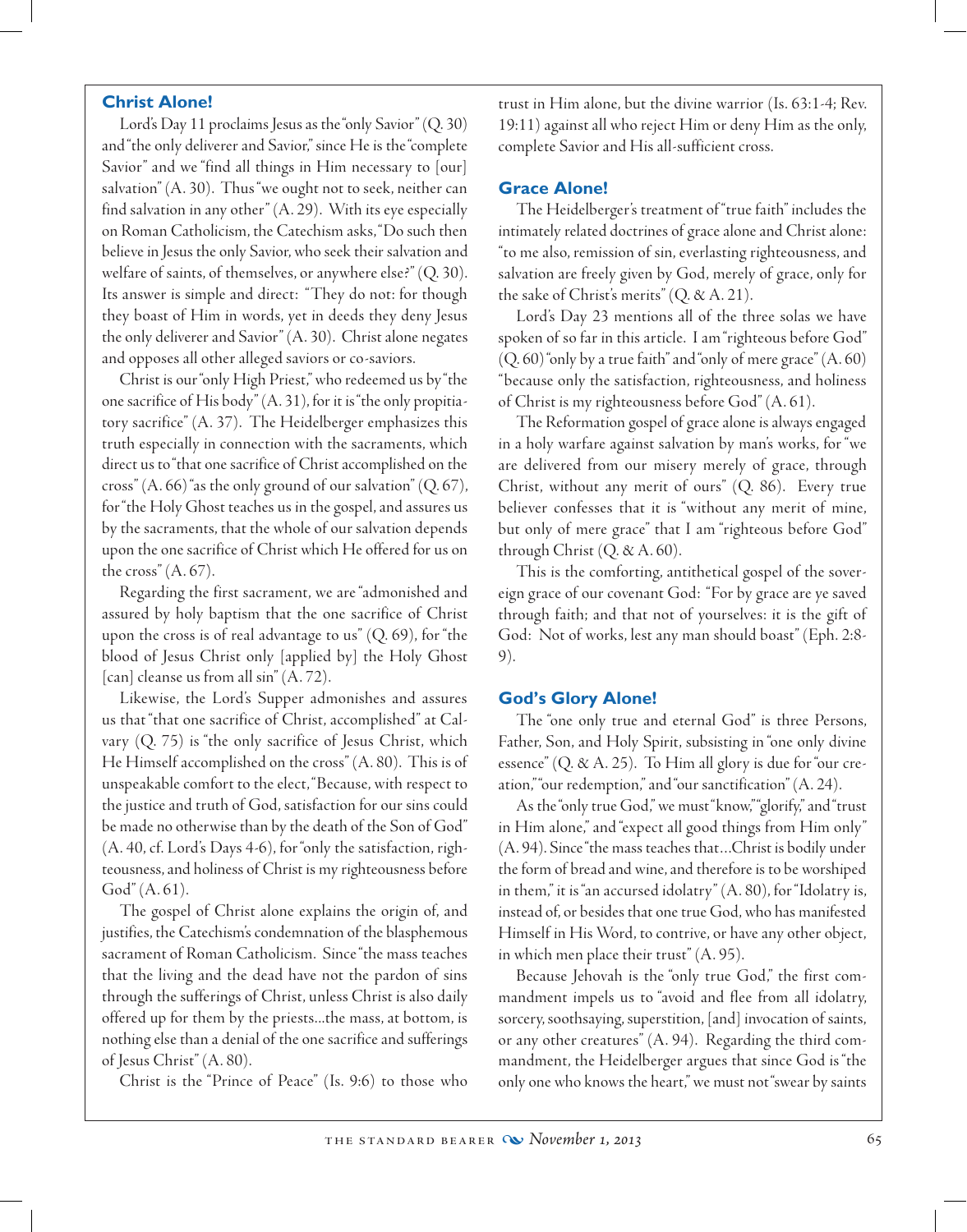or any other creatures" (Q. & A. 102). Thus the Catechism proceeds from the truth of God alone and the first and third commandments to condemn especially Romanism for praying to, and swearing by, "saints or any other creatures" (A. 94, 102).

Moving from the Decalogue, which is in the first section of the third part of the Heidelberger on gratitude, we come to prayer, which is the "chief part of thankfulness" (A. 116). We learn here that we must "from the heart pray to the one true God only" (A. 117). The exposition of the fourth petition of the Lord's Prayer explains that, since Jehovah is "the only fountain of all good," we must "withdraw our trust from all creatures and place it alone in [Him]" (A. 125).

God alone is the strength and peace of all His children, as the psalmist confessed, "Truly my soul waiteth upon God: from him cometh my salvation. He only is my rock and my salvation; he is my defense; I shall not be greatly moved" (Ps. 62:1-2).

#### **Scripture Alone!**

The truth that Scripture alone is the supreme standard and rule for faith and life (cf. Belgic Confession 7) is not expressly stated in the Heidelberg Catechism, as are the other four solas, but it may be easily deduced from it "by good and necessary consequence" (cf. Westminster Confession 1:6).

The "one true God only" has "manifested Himself in His Word" (A. 117), and we know of the Mediator "from the holy gospel" (A. 19). Therefore, it is "necessary for a Christian to believe" "all things promised us in the gospel" (Q.  $\&$ A. 22).

Since Jehovah rules us by His "Word," which is blessed to our hearts and lives by His "Spirit," the second petition of the Lord's Prayer, "Thy kingdom come," includes praying against "all wicked counsels devised against [God's] holy Word" (A. 123). The Heidelberger specifies two such ungodly attacks against Scripture: founding good works "on our imaginations or the institutions of men" (A. 91), and worshiping Him "in any other way than He has commanded in His Word" (A. 96).

"Through thy precepts I get understanding: therefore I hate every false way" (Ps. 119:104)—this is the call to holy war for the Christian. "Thy word is a lamp unto my feet, and a light unto my path" (Ps. 119:105)—this is the way of spiritual peace for the believer.

#### **Our Only Comfort!**

Beginning with our "only comfort in life and death" (Q. 1), our Catechism includes and presents, both positively and negatively, the five great solas of the biblical and Reformed faith. Only by maintaining these five gospel solas can we and do we confess that our "only comfort in life and death" is "That I with body and soul, both in life and death, am not my own, but belong unto my faithful Savior Jesus Christ"  $(Q. \& A. 1)!$   $\infty$ 

### **PROF. RUSSELL DYKSTRA**

# The Covenantal Character of the Heidelberg Catechism

 $\P$  he Heidelberg Catechism is a covenantal confession. That might not be immediately obvious to all. Those who doubt it might point to the fact that the Heidelberg Catechism nowhere defines the doctrine of the covenant of grace. In fact, the Catechism does

*Prof. Dykstra is professor of Church History and New Testament in the Protestant Reformed Seminary.*

not ever discuss the covenant as a separate doctrine. And even more, the Catechism refers to the covenant in only a very few places.

Yet, the intent of this article is to demonstrate that the Heidelberg Catechism is a covenantal confession. For in the Heidelberg Catechism the truth of God's everlasting covenant of grace is *assumed*. All the instruction of the Catechism is given under the presupposition that God has determined a covenant of grace. The Catechism proceeds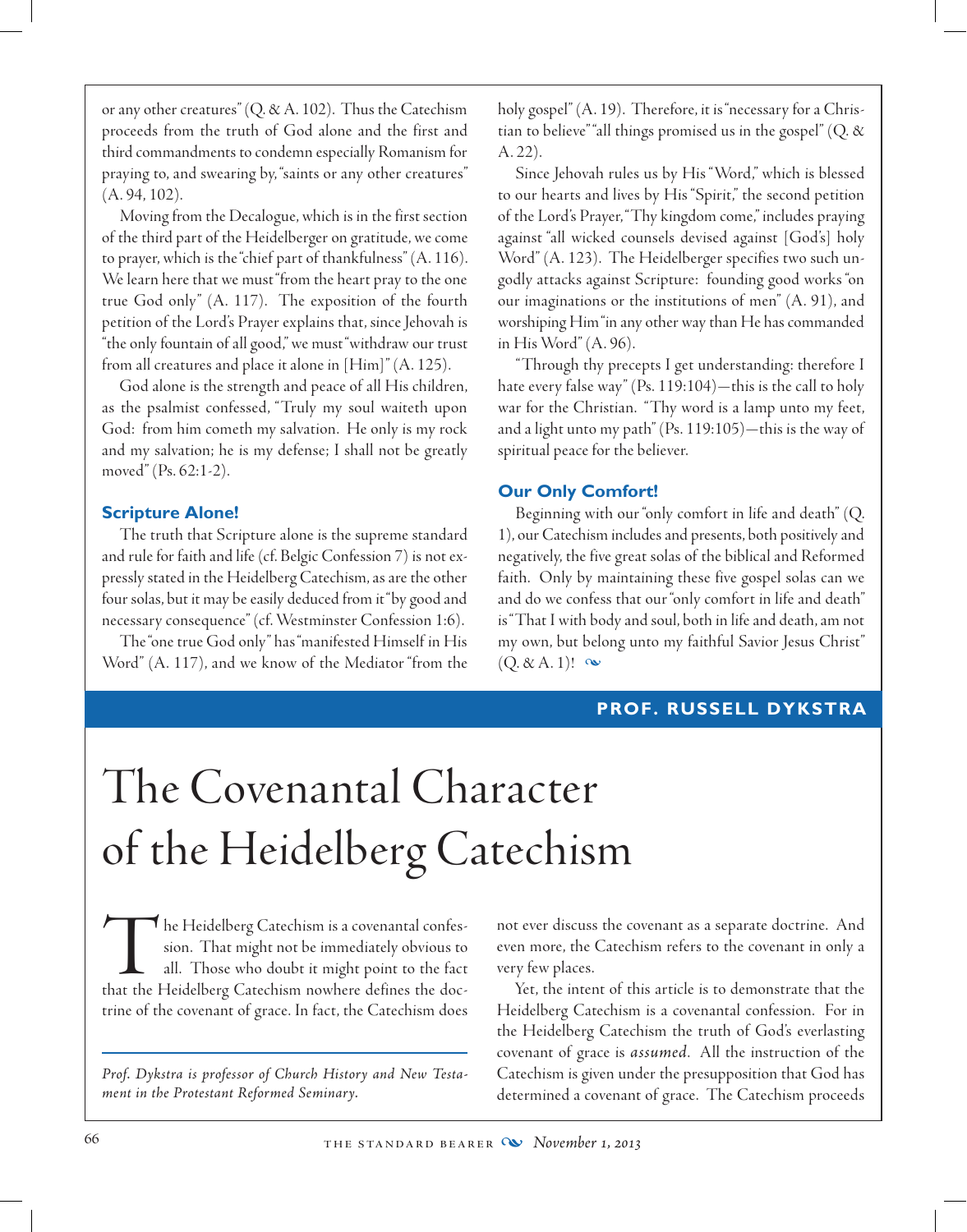under the assumption that God has determined not only a covenant Mediator but also a covenant people, the elect. God has determined the blessings of the covenant. And God has determined to save His covenant people and to live with them forever. Accordingly, God sent His Son (the Mediator) into the flesh to die for His covenant people. God leads His people through this life and receives them to glory. All the theology of the Heidelberg Catechism is taught with those covenantal assumptions.

The covenantal character of the Heidelberg Catechism arose out of the hearts and souls of its primary authors— Zacharias Ursinus and Caspar Olevianus. Both of these men were covenant theologians. They had circulated in Reformed centers and interacted with such Reformed theologians as Calvin, Beza, Bullinger, and Oecolampadius. Their training and their interest in the doctrine of the covenant are evident from their writings. Caspar Olevianus wrote a treatise on the covenant entitled *The Nature of the Covenant of Grace between God and the Elect*. Although it was not published until 1585, some fourteen years after the Heidelberg Catechism, it indicates his keen interest in the covenant. His catechism sermons on the Apostles' Creed were also published originally under the title "AN EXPOSITION of the Symbol of the Apostles, or rather of the Articles of Faith. In which the chief points of the everlasting and free covenant between God and the faithful are briefly and plainly handled."1 These sermons are replete with references to God's covenant. A couple examples will indicate this. At one point in these sermons Olevianus discusses the theme "What the Kingdom of Christ is, and that the new covenant is administered therein."<sup>2</sup> Later he expounds the idea that "After that Christ the King and Priest of his Church has engendered in those whom he calls, the study of reconciling themselves unto God, he offers, and gives also unto them that same reconciliation and that in the form of a covenant, the sum whereof is contained in the articles of the faith."3 And he expands considerably on the topic "That the covenant between God and us is free and undeserved, and stands only in faith: through which after that he has put out the remembrance of sins, he renews the believers in his own image."<sup>4</sup>

Even more to the point, Zacharias Ursinus wrote a cat-

echism for use in the classroom in his theology classes in Heidelberg.5 This catechism contains many questions and answers strikingly similar to those found in the Heidelberg Catechism. Although the Heidelberg Catechism has almost no references to the covenant, Ursinus' Larger Catechism contains some 61 references to "covenant" and another 11 to "Testament." It begins with a familiar question: "What firm comfort do you have in life and in death?" But the answer is quite different from that of the Heidelberg Catechism:

 A. That I was created by God in his image for eternal life; and after I willfully lost this in Adam, God, out of infinite and free mercy, *took me into his covenant of grace* that he might give me by faith, righteousness and eternal life because of the obedience and death of his Son who was sent in the flesh. And that he *sealed his covenant in my heart* by his Spirit, who renews me in the image of God and cries out in me, "Abba," Father, by his Word and the *visible signs of this covenant*. [Emphasis mine, RJD.]

Q. & A. 2 continues the theme of the covenant: "How do you know that God has established such a covenant with you? A. Because I am a true Christian."

In this catechism, Ursinus defines the covenant  $(Q. 31)$ and describes the content of the gospel in terms of the covenant—"Q. 35 What does the gospel teach? A. It teaches what God promises us in the covenant of his grace, how we are received into it, and how we know we are in it; that is, how we are set free from sin and death and how we are certain of this deliverance." Similarly, the Larger Catechism explains that the work of the Mediator is "to restore the covenant between God and men who rebelled against him." And, to quote no more, in the eighty-seventh question it connects the atoning work of Christ with the covenant:

Q. What benefits come to us from the suffering and death of Christ? A. It is the one sacrifice by which he has earned our admission into the covenant of divine grace, that is, the forgiveness of sins, the gift of the Holy Spirit, righteousness, and eternal life.

 Ursinus and Olevianus were Reformed theologians who were developing the doctrine of the covenant in their theology. They wrote the Heidelberg Catechism with the covenant as the theological background.

<sup>&</sup>lt;sup>1</sup> Recently retranslated by Lyle D. Bierma and published by Reformation Heritage Books, 2009.

<sup>2</sup> From the 1581 edition, *Early English Books Online,* p. 45.

 $^{3}$  p. 52.

<sup>4</sup> p. 54.

<sup>&</sup>lt;sup>5</sup> Called the "Larger Catechism" in distinction from the "Smaller Catechism" intended for instruction of the children.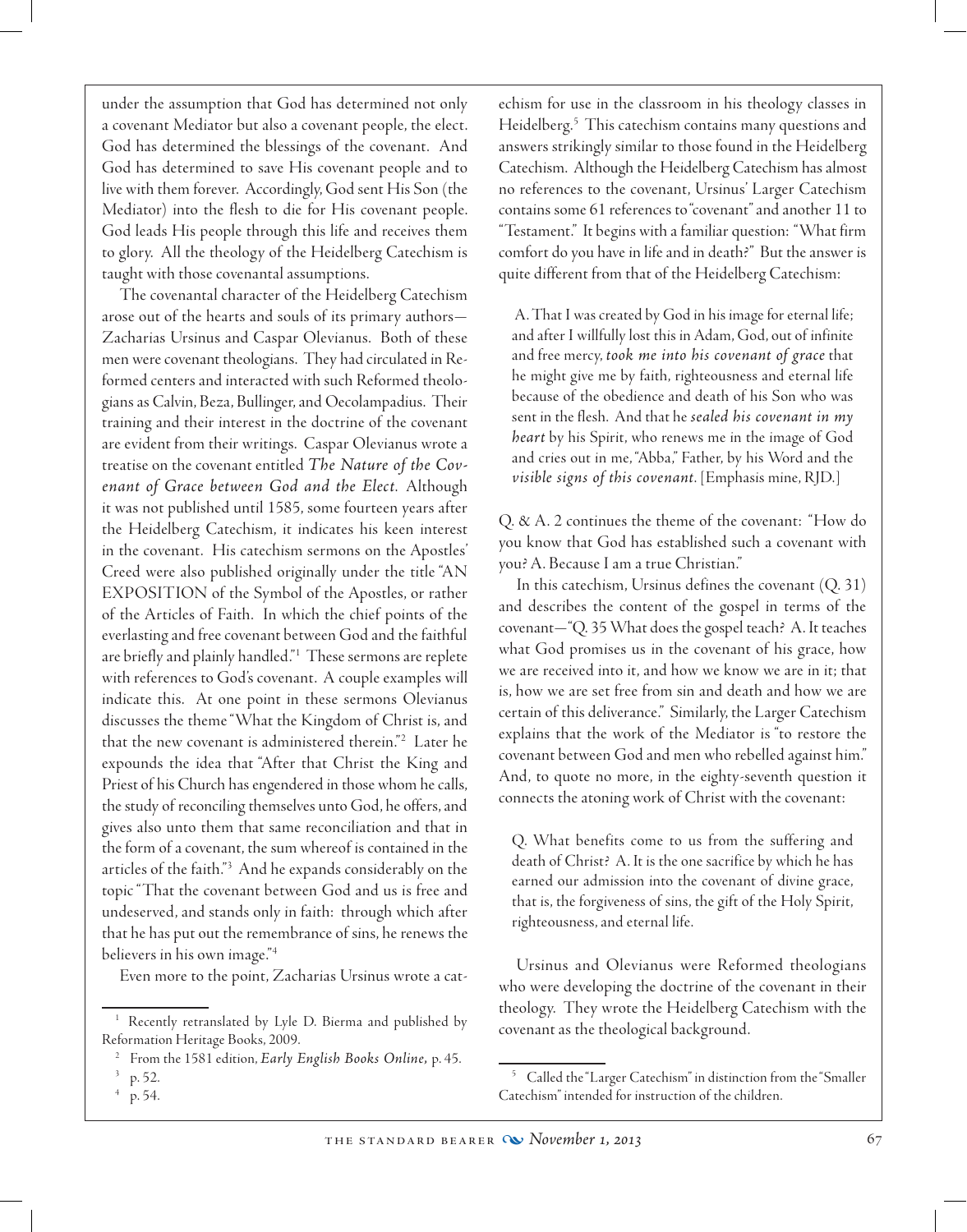The question begs to be asked, why does the covenant appear so seldom in the Heidelberg Catechism when both these men wrote so freely of it in other documents? Briefly, the answer is, first, that the doctrine of the covenant was not developed by Luther, but by the Swiss Reformed such as Zwingli, Oecolampadius, Bullinger, and Calvin over against the Anabaptists. This had significant political implications. The Peace of Augsburg (1555) determined that the ruler of a given province could determine the religion of it. However, the choices were Lutheran or Roman Catholic. Reformed was not an option. If the Heidelberg Catechism had come out explicitly as a Reformed catechism, all the other German princes—both Lutheran and Roman Catholic—could very well have joined military forces in order to compel Frederick III and the Palatinate to conform.

Second, the doctrine of the covenant was developing. Ursinus and Olevianus understood that while they were free to lecture and even preach on this doctrine, at the time the Catechism was written it was not wise to give this doctrine a prominent place in a catechism intended to instruct the youth in the basics of the Christian religion.

Third, the Heidelberg Catechism was destined to become a Reformed confession. Confessions are the fruit of the Spirit of Christ (the Spirit of truth) guiding the church into the truth. At that point, the church was not clear on the doctrine of the covenant. The Spirit therefore led the church to formulate the Heidelberg Catechism with a minimum of discussion of the covenant and in this way kept out of the creed incomplete teaching, and even serious error on this doctrine.

Thus we have seen that the primary authors of the Heidelberg Catechism were covenantal theologians, and they clearly wrote the Catechism assuming the reality of the covenant. Further evidence for the assertion that the Catechism is a covenantal confession is in the catechism itself.

God's covenant of grace is a relationship of love and friendship that God establishes with His elect people in Jesus Christ. That covenant is with believers and their seed in the line of continued generations. That Olevianus maintained that the covenant is with the elect is evident from the title of

his treatise on the covenant. That Ursinus maintained the same is evident from Question 33 in his Larger Catechism:

Q. What is the difference between the Old and the New Testament? A. It is the same testament or covenant of God with all the elect from the first promise given in Paradise, concerning the seed of the woman who would crush the head of the serpent, to the end of the world….

#### **Personal and Experiential**

First, then, the covenant is living with God in love and friendship. The Catechism captures that with teaching that is experiential. It is intensely personal, as is evident from the personal pronouns used throughout. "What is *thy* only comfort…?" (1) "Whence knowest *thou thy* misery?" (3)

Closely connected with that, the Catechism does not merely teach the doctrines. It presents the truth in terms of how the believer *experiences* those truths. Consider Q. 28. "*What advantage is it to know* that God has created, and by His providence doth still uphold all things?" Or, Q. 43—"*What further benefit do we receive* from the sacrifice and death of Christ on the cross?" Again, Q. 45, "What doth the resurrection of Christ *profit us*?"

#### **Defining Relationships**

The covenant is a *relationship* between God and His covenant people. The Bible often presents the relationship with these words: "I will be your God, and ye shall be my people" (Ex. 6:7; Lev. 26:12, et al.]. Or, again, God is our Father, and we are His children (Ex. 4:22; Lord's Prayer). And again, that God is our husband, and the church is the bride ( Jer. 31:32; Eph. 5:23ff.). The Heidelberg Catechism indicates its covenantal foundation as it sets forth the rela-

*...the primary authors of the Heidelberg Catechism were covenantal theologians, and they clearly wrote the Catechism assuming the reality of the covenant.*

tionships between God and His people. Jehovah is our God (4—the Lord thy God), who is also our Creator (6, 24, 26). He is our Father for Christ's sake (26 and 120), and that Father preserves His own so that apart from His will, not a hair can fall from their heads (1). We are His children, not naturally, but by adoption (33).

The Catechism also sets forth our relationship to Jesus.

He is our Mediator (36), who is also our Savior (29), and our Head (49, 50, 51, and 57). By implication, He is Lord over His brethren as the firstborn in the family of God (34).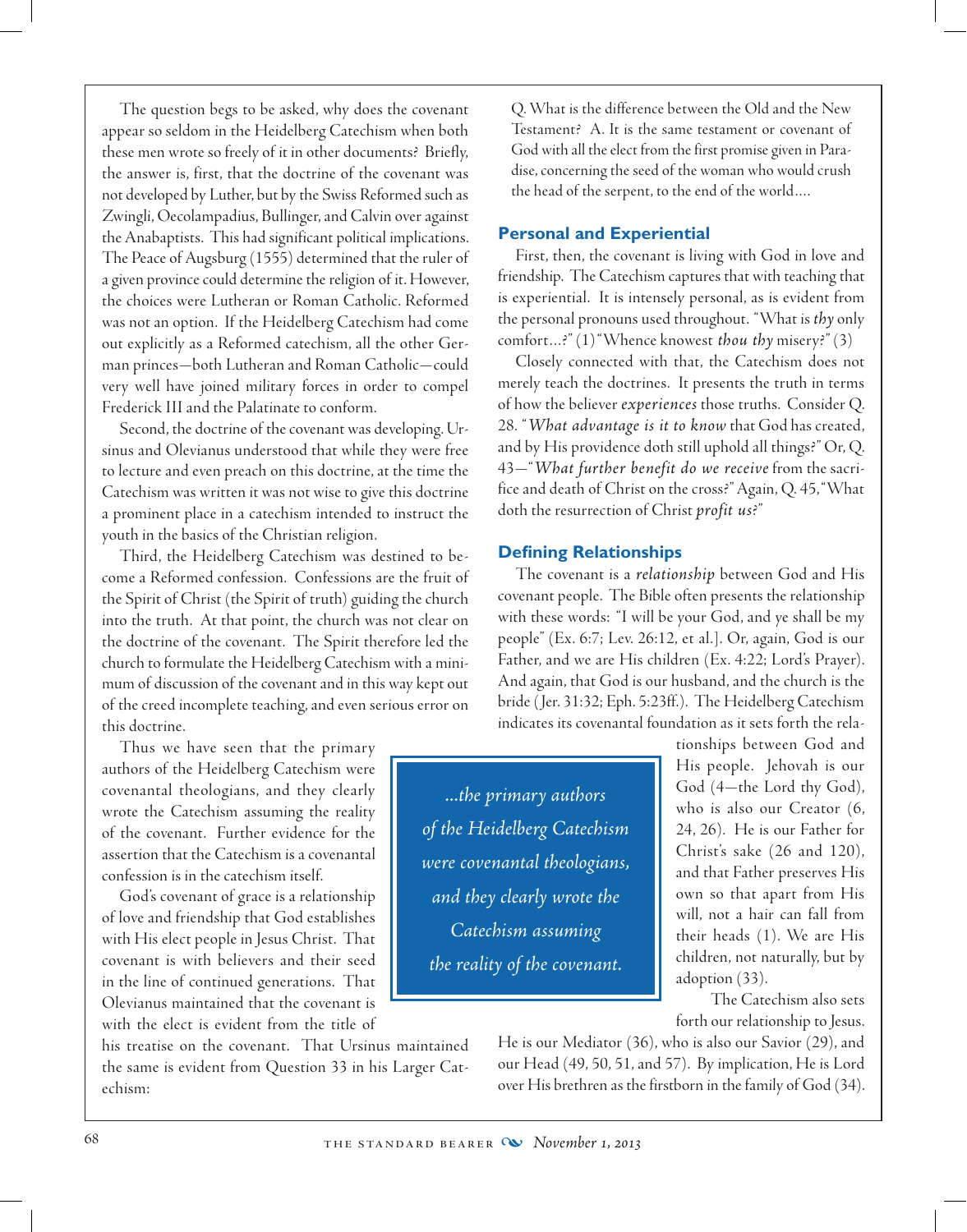He is also our chief Prophet and Teacher, our only High Priest, and our eternal King (31).

The Spirit is the agent of the covenant, who makes it to be a reality as He regenerates (8) and sanctifies (24), who creates faith in us, thus grafting us into Christ by the spiritual bond of faith (20, 21). He is the earnest of our salvation (49), who renews us in the image of Jesus Christ (86), and preserves and strengthens us so that we cannot be destroyed by the Devil himself (128).

The covenant is a relationship. The Heidelberg Catechism sets forth the triune (covenant) God's relationship to His covenant people.

#### **Two Parts of the Covenant**

The covenant of God, according to the Baptism Form, has two parts, namely, what God does for us, and what God requires of us. The Heidelberg Catechism sets forth both parts of the covenant.

Already in the first Q. & A. the Catechism testifies to God's saving work: redemption from sin, deliverance from the power of the devil, preservation, and eternal life—all ours. God provides the Mediator and Savior. God accomplishes the whole salvation. God grafts us into Christ with the living bond of faith. God promises "that not only to others, but to me also, remission of sin, everlasting righteousness and salvation, are freely given by God, merely of grace, only for the sake of Christ's merits" (21). Every part of salvation God accomplishes in His covenant.

And of His people He expects obedience. "Thou shalt love the Lord thy God with all thy heart, with all thy soul, and with all thy mind, and with all thy strength" (4). He commands us to trust Him and rely on Him entirely (26); to be patient in adversity and thankful in prosperity (28). As anointed, I am expected to confess His name, present myself a living sacrifice of thankfulness to Him: and to fight against sin and Satan in this life (32). Indeed, the whole of the law is our calling before God.

Because the Heidelberg Catechism does not treat the covenant explicitly, it does not specifically identify God's covenant as conditional or unconditional; as being with the elect only, as being eternal. And yet, it can be demonstrated that the Heidelberg Catechism is in harmony with the covenant concept that is unconditional, eternal, one-sided, and with the elect. That the covenant foundation of the Catechism is unconditional is evident from three things especially. First, that faith is a work of God engrafting us into Christ (20). That is a work that no man can do, and thus faith cannot be a condition. Second, infants are included in the covenant (74), and they can in no way fulfill a condition in order to enter the covenant. And, third, among the existing confessions, the Heidelberg Catechism has the clearest and strongest statement on justification by faith alone, without works (59-64). Justification by faith and works is the by-product of a conditional covenant. The Catechism will have none of it.

That the covenant is an eternal relationship is perfectly in harmony with the Catechism's emphasis on eternal life and living with God. Christ has not only redeemed us from sin, but obtained "for us the favor of God, righteousness and eternal life" (37). Our death is "a passage into eternal life" (42). And consider Q. & A. 58.

 58 Q. What comfort takest thou from the article of "life everlasting"? A. That since I now feel in my heart the beginning of eternal joy, after this life I shall inherit perfect salvation, which "eye hath not seen, nor ear heard, neither hath it entered into the heart of man" to conceive, and that, to praise God therein for ever.

That the covenant is with the elect alone is not stated, obviously. However, there is the usual Reformed emphasis on Christ as Mediator (of the covenant) who died to save His people, and Christ as Head who died for His own. The implication is that the covenant is made with the elect alone. In addition, church and covenant are virtually identified in 74, and the church is described as "chosen" (54).

The Catechism plainly teaches that the covenant is with believers and their seed (74). That this seed can only be the elect seed of believers, and not all children, is plain from the fact that to each of them is promised "redemption from sin by the blood of Christ, and the Holy Ghost, the author of faith." If this is promised to the children by the God who cannot lie, it is a promise God can and will make only to His people chosen in Christ.

Much more evidence exists in the catechism itself of its covenantal underpinnings, from the beautiful description of the covenant relation Adam and Eve had with God before the fall into sin, to the sacraments—signs and seals of God's covenant, to the blessed covenant fellowship with our heavenly Father in and through prayer. But our allotted space is more than filled.

What a blessing is the Heidelberg Catechism to the Reformed church that embraces the doctrine of God's everlasting covenant of grace!  $\infty$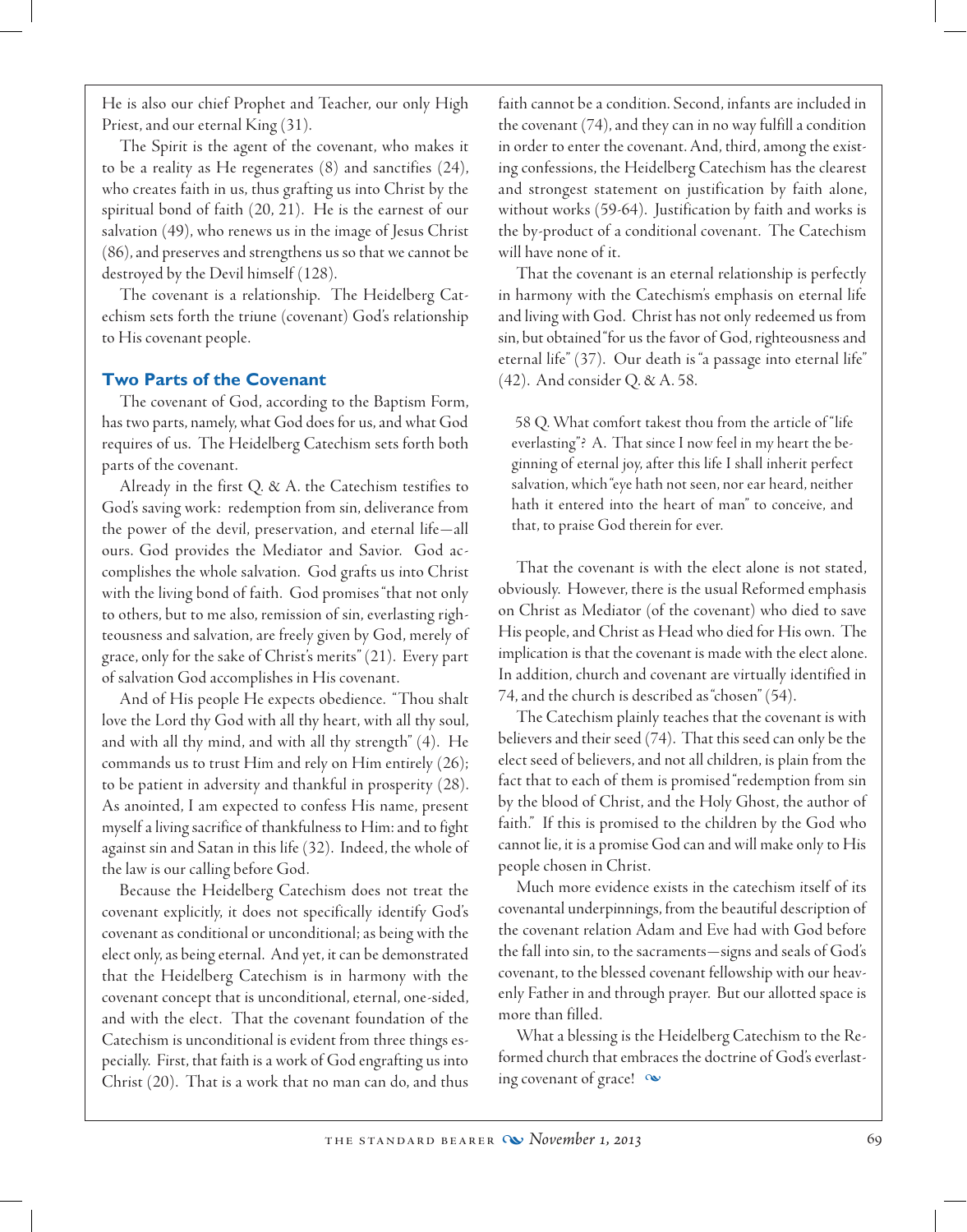# CLASSIS EAST REPORT

Report of Classis East September 11, 2013 Byron Center PRC

Classis East met in regular session on Wednesday,<br>
September 11, 2013 at the Byron Center PRC. Each church was represented by two delegates. Rev. J. Slopsema was the chairman for this session.

The business was routine and classis was finished early.

As the chairman noted, this is a sign that the churches have peace and unity in their midst.

Classical appointments were given to Faith PRC. There were no expenses for this session.

Classis will meet next on Wednesday, January 8, 2014 at Southeast PRC.

> Respectfully submitted, Jon J. Huisken Stated Clerk  $\infty$

# NEWS FROM OUR CHURCHES **MR. BENJAMIN WIGGER**

#### **Congregation Activities**

With the Word of God found in Galatians 6:10 in mind, "As we have therefore opportunity, let us do good unto all men, especially unto them who are the household of faith," we extend our congratulations to our sister church in Singapore, the Covenant Evangelical Reformed Church, organized November 9, 1986, and the Peace PRC in Lansing, IL, organized on November 11, 1988.

The bulletin of the Hope PRC in Redlands, CA of Sunday, September 29, included a thank-you to all in their congregation who were able to spend some time at Hope the day before. That day was a scheduled work-day for the members. Various projects were lined up for completion, including trimming trees and shrubs, checking the sprinkler systems, painting porch poles and trim, and re-coating the social-hall roof.

 The congregation of the Georgetown PRC in Hudsonville, MI continues their efforts to place their

*Mr. Wigger is an elder in the Protestant Reformed Church of Hudsonville, Michigan.*

Pictorial Directory on line. Members were encouraged to send in any updated pictures to their website. If they were hesitant to do that, they could make arrangements with those in charge of the project to have a new picture taken. So, if curiosity gets the better of you, we encourage you to go to Georgetown's website and have a look. We did!

### **Evangelism Activities**

The Evangelism Committee of the Loveland, CO PRC sponsored a lecture on September 26 at their church. Prof. David Engelsma spoke on, "The Coming of the Kingdom of Christ: Christianizing the World?" This lecture promised to critique the common grace and Christian Reconstruction projects of turning this world into the kingdom of Christ before the second coming, but Prof. Engelsma also promised to emphasize the Reformation's "office of all believers" in living and advancing the kingdom of Christ in all areas of everyday earthly life.

The Evangelism Committee of First PRC in Edmonton, AB, Canada reminded their congregation to invite

family and friends to a lecture held on September 27. This lecture featured guest speaker Rev. Steven Key, pastor of the Loveland, CO PRC, speaking on the topic, "The Reformed World View: How shall we live?" In this lecture Pastor Key hoped to address such questions as: How are we to view the world? What is our calling in the world? and What is the church's calling?

#### **Sister-Church Activities**

We thank Stephanie Lanning, wife of our denomination's minister-onloan to Singapore, Rev. Andrew Lanning, for providing the "News" with the following from her blog, "Stories From Singapore." "On September 21 we had a Mooncake Gospel Meeting at church [the Covenant Evangelical Reformed Church]. This is a meeting held around the time of the Mooncake Festival each year. The meeting is completely in Chinese, so that people can invite their Chinese-speaking relatives and friends to hear the gospel. Elder Lee Kong Wee spoke on John 18:12-30 under the theme, 'The Light of the World.' After the speech there was dinner, with mooncakes for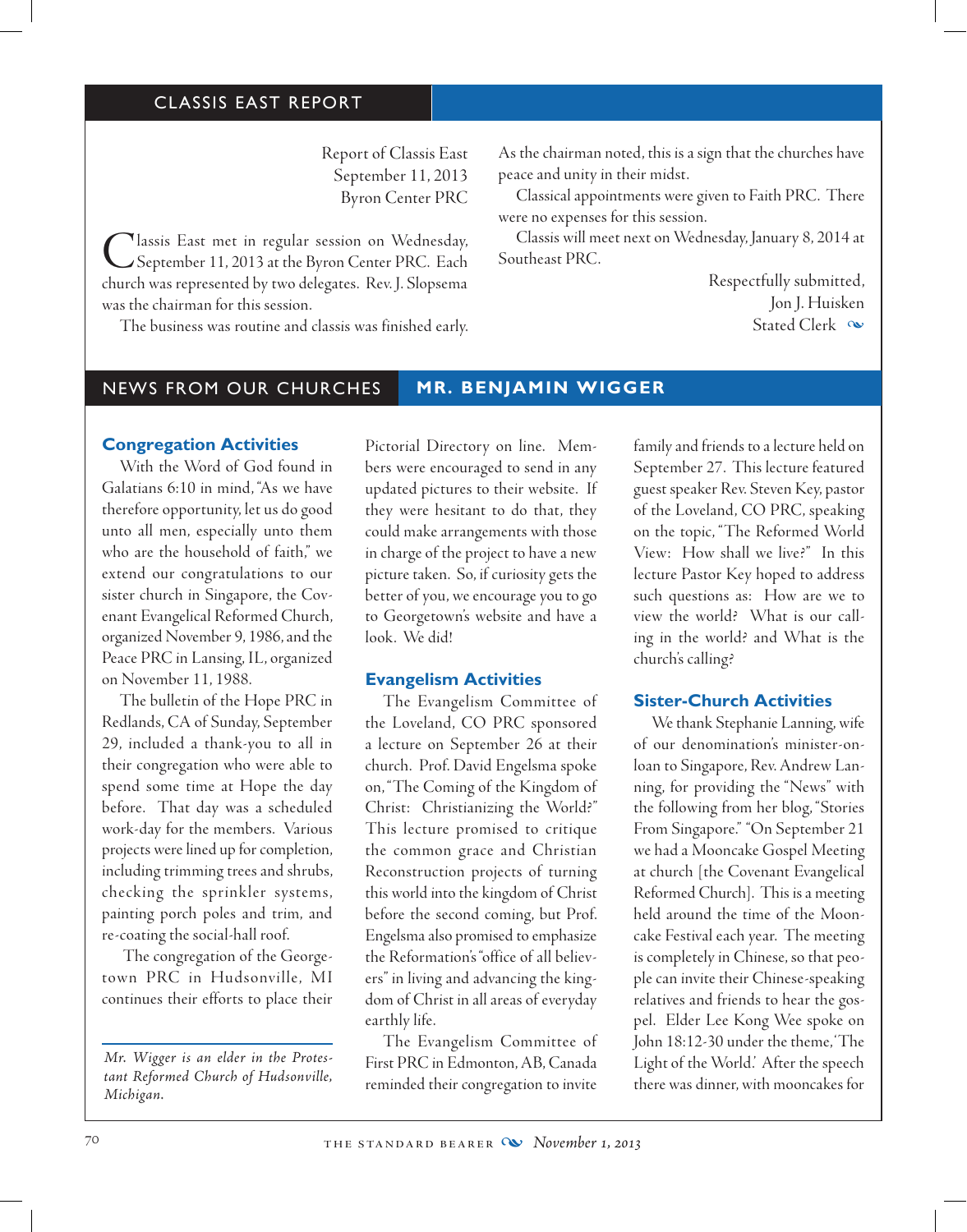dessert. The Mooncake Festival, also called the Mid Autumn Festival or Lantern Festival, is a Chinese harvest celebration. There are legends linked to the beginning of it, but from what I can gather, what remains today is mainly the lighting of lanterns and the eating of mooncakes. Around the festival time, mooncakes are sold all over Singapore. These are pastries filled with a variety of ingredients, including red bean pasta and lotus."

Members of our sister church in Northern Ireland, the Covenant PRC in Ballymena, welcomed Rev. J. Y. Paulraj to their fellowship on Sunday, September 8. Rev. Paulraj, pastor of a Reformed church in Vellore, India, has had contact with our churches, especially the Georgetown PRC in Hudsonville, MI, and their pastor, Rev. Carl Haak, over the past several years. Rev. Paulraj was in Northern Ireland for a few days in September, so Covenant invited him to give a PowerPoint presentation after their Sunday evening service on September 8. His speech about his work in Vellore proved to be very interesting and should be on-line soon at youtube. com/cprcni, if you want to take a look.

#### **Denomination Activities**

By all accounts, the annual meeting of the Reformed Free Publishing Association, held September 19 at the Georgetown PRC in Hudsonville, was a wonderful evening. In addition to a large crowd of readers, families, and friends, the night also marked a record high attendance for Association members, with 84 present. Also encouraging was the addition of 14, mostly young, new members. Rev. Brian Huizinga, pastor of the Hope PRC in Redlands, CA gave an excellent and timely speech entitled, "Encouraging the Next Generation to Read." The audio recording of the meeting is available for download on SermonAudio.com and the text of the speech will be published in upcoming issues of the *Standard Bearer.*

#### **Young People's Activities**

The Young People's Society of the Kalamazoo, MI PRC hosted an evening of volleyball games and bonfire with the young people of the

Providence PRC in Hudsonville, MI on Saturday, September 21.

 On Sunday, September 29, the Young Calvinists presented a "Contate Domino" event at First PRC in Grand Rapids, MI. This singing event was designed for young people and young adults.

The Young People of the Hull, IA PRC were invited to Kooima's Corn Maze, with a bonfire to follow, the evening of September 19, and then, we assume, in an effort not to be outdone, the Young Adults of Hull followed with a trip to Kooima's Corn Maze, with bonfire following, on September 27.

### **School Activities**

 On the evening of October 3, parents and teachers of Hope PR Christian School in Walker, MI were invited to Hope's fall PTA meeting. Rev. David Overway, pastor of the Hope PRC in Walker, MI, spoke on applying Scripture to our children, teaching our children the meaning of Scripture as it applies to them, and the importance of practical application of biblical stories and doctrines. m

### ANNOUNCEMENTS

#### **Resolution of Sympathy**

■ The members of the Adult Fellowship Society of Hope PRC of Redlands express their sincere Christian sympathy to Trudi Hopkins and her family in the loss of her husband and their father and grandfather,

#### **BEN HOPKINS.**

"(He) set my feet upon a rock, and established my goings. And he hath put a new song in my mouth, even praise unto our God: many shall see it, and fear, and shall trust in the LORD. Blessed is that man that maketh the LORD his trust" (Psalm 40:2b-4a).

> Gary Gaastra, Vice-president Donna Bruinsma, Secretary

#### **Bound Volumes**

n With the September 15th issue of the *Standard Bearer,* volume 89 was finished. If you would like your own issues bound, please deliver them to the **RFPA office** before the end of October. For additional orders, call Paula at (616) 457-5970.